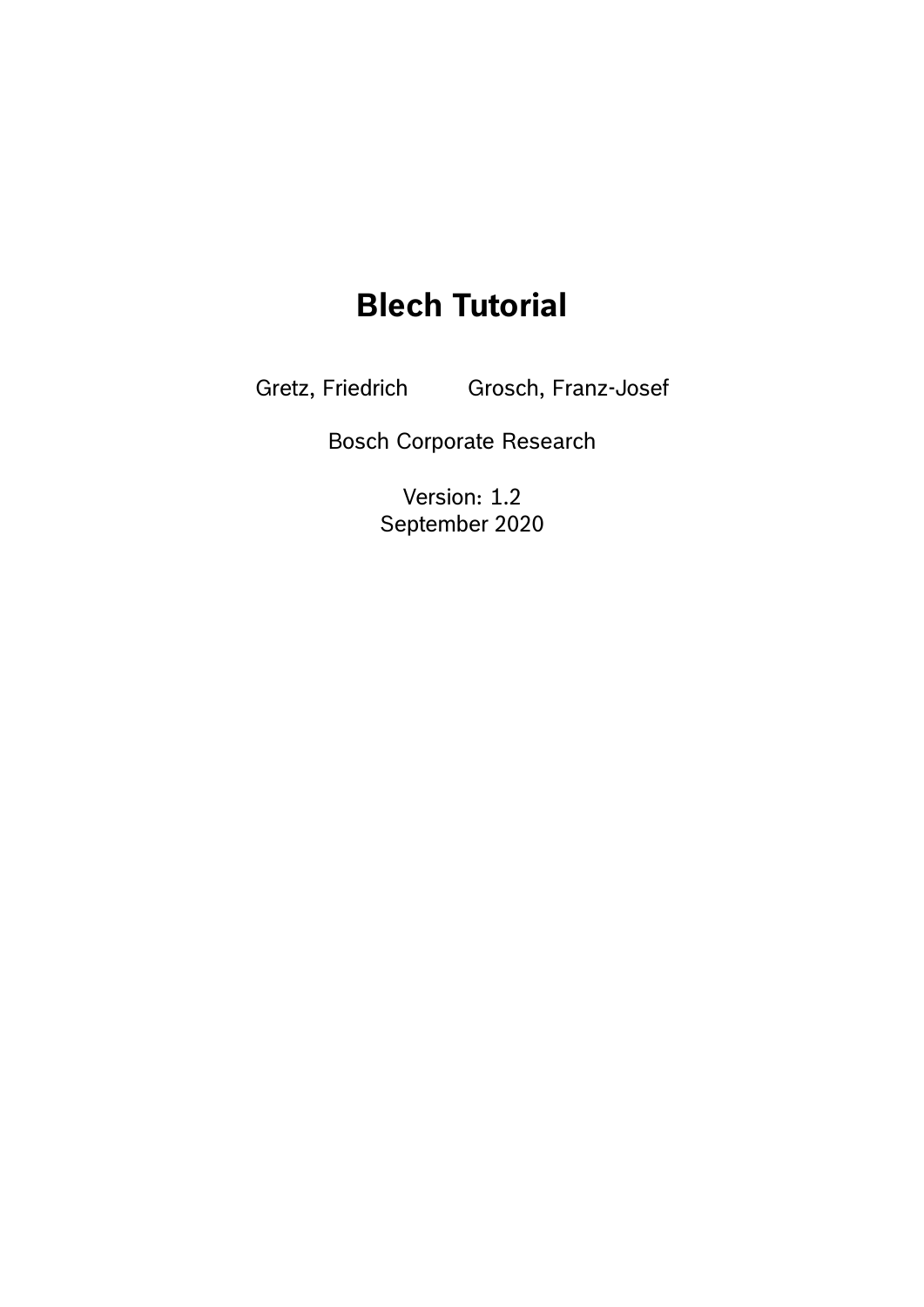This document was originally released as supplementary material for the Bosch Conference on Software Engineering tutorial on *Blech*. It may be used on its own as a means to get a first impression of the language and get a *Blech* project up and running. To complete the programming assignments a Bosch XDK device is required.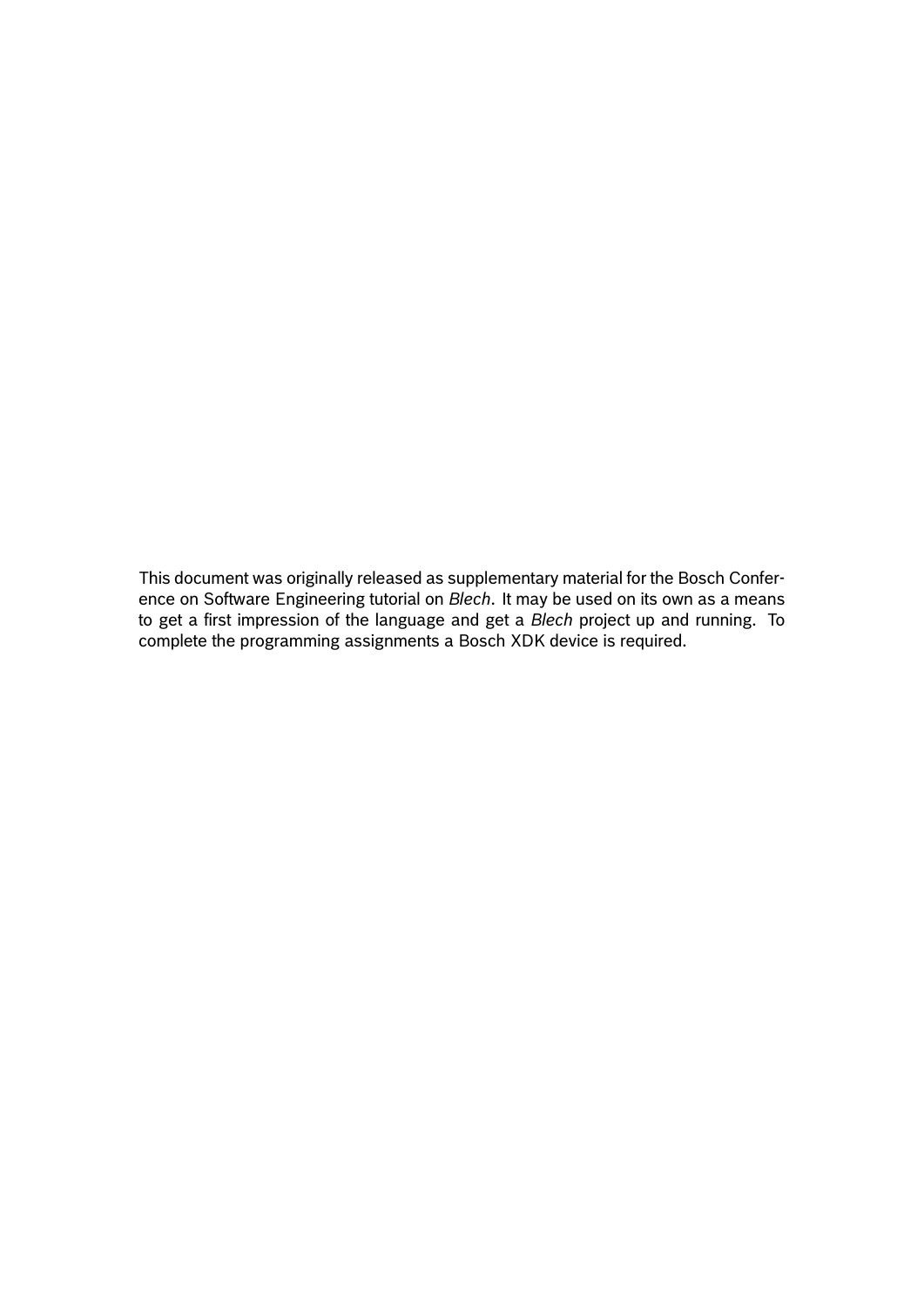# **Contents**

| 1. Embedded Software                                                                                                                      | 4                |
|-------------------------------------------------------------------------------------------------------------------------------------------|------------------|
| 2. Challenges                                                                                                                             | 6<br>6<br>6<br>8 |
| 3. Synchronous Programming                                                                                                                | 10               |
| 4. Hands on Blech<br>4.3. Baseline Specification - Unlocking the virtual lock 18<br>4.5. Full Specification - User Defined Secret Code 20 | 16               |
| 5. Scope of Blech                                                                                                                         | 23               |
| 6. Available Technology                                                                                                                   | 25               |
| 7. Outlook                                                                                                                                | 28               |
| A. Sample solutions                                                                                                                       | 31               |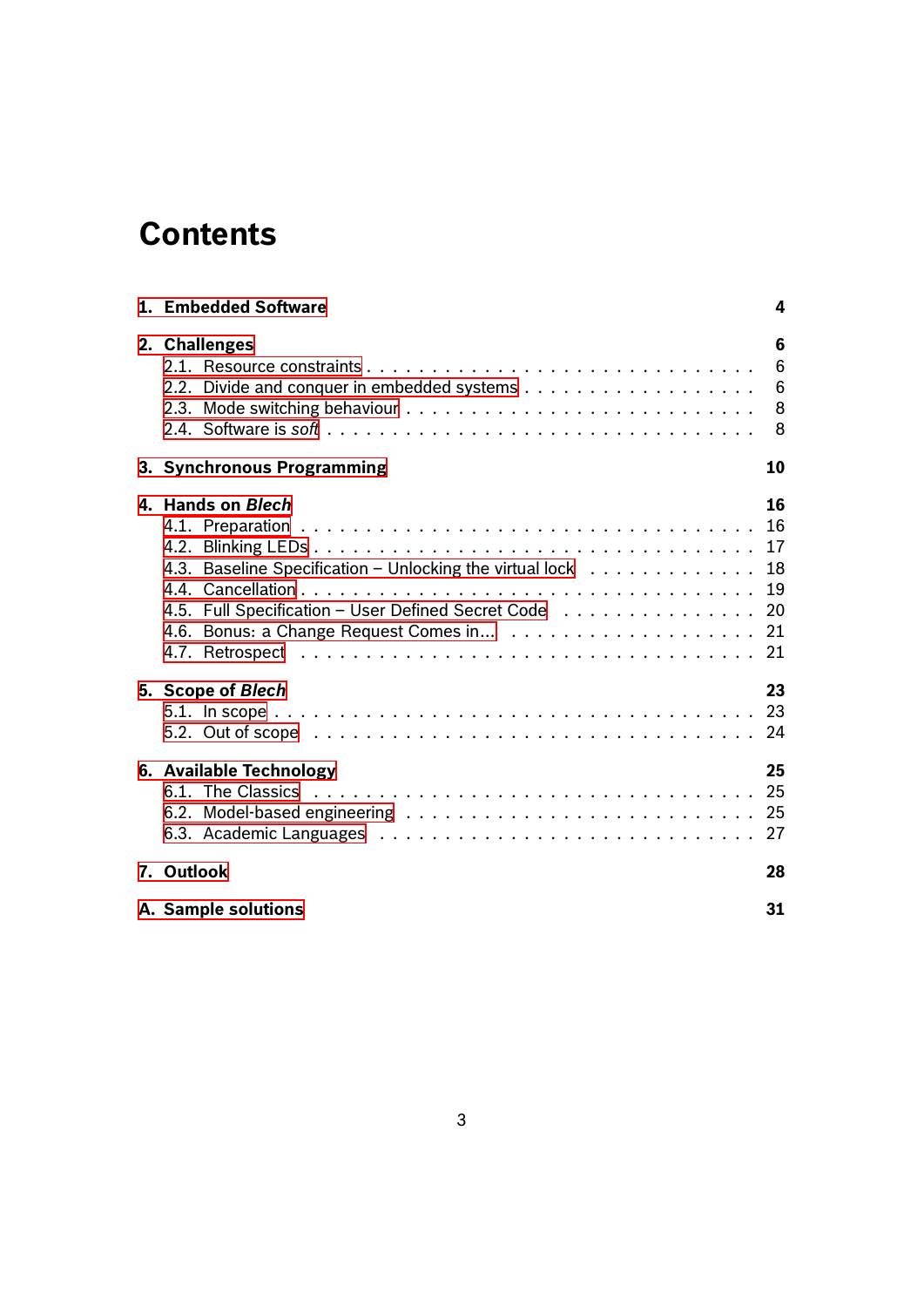### <span id="page-3-0"></span>**1. Embedded Software**

Software is deployed in many different contexts. Here we try to give an intuitive description of embedded systems and their software. Embedded systems are hardware/ software systems wherein discrete software interacts with the analogue world. Sensors measure continuous quantities and provide discrete values to the software. The software reacts by producing control points for actuators or information to be forwarded to other software systems. The term *embedded* reflects that the system does not have a purpose in itself. Instead it provides some functionality within a more complex system, for example the engine control is embedded in a car. The software running in such systems is often called "embedded software". It consists of various different parts, cf. Fig. 1.1. There may be some real-time operating system that schedules different software components. Drivers are used to make use of particular hardware features while the hardware abstraction layer glues driver software together with the hardware of various platforms. We are mostly interested in what is called the "application level" software. This [is w](#page-4-0)here the logic and the functionality of the embedded system is programmed.

The description of our domain of interest is not precise, of course. There are systems which are not classically perceived as embedded systems such as a softwareimplemented network traffic router. It operates purely on logical data and has no sensors or actuators. Yet it shares the state-based, event-triggered behaviour with the embedded systems described here and the considerations of the following chapters may apply to it too. On the other hand, there are applications that need to work at faster rates and with lower power consumption than what is possible with a software programmable micro controller. Such applications will usually be implemented in a hardware description language. The result of this implementation is a custom application-specific integrated circuit (ASIC) or a configuration of a field-programmable gate array (FPGA). Albeit being part of an embedded system these applications are out of scope for us.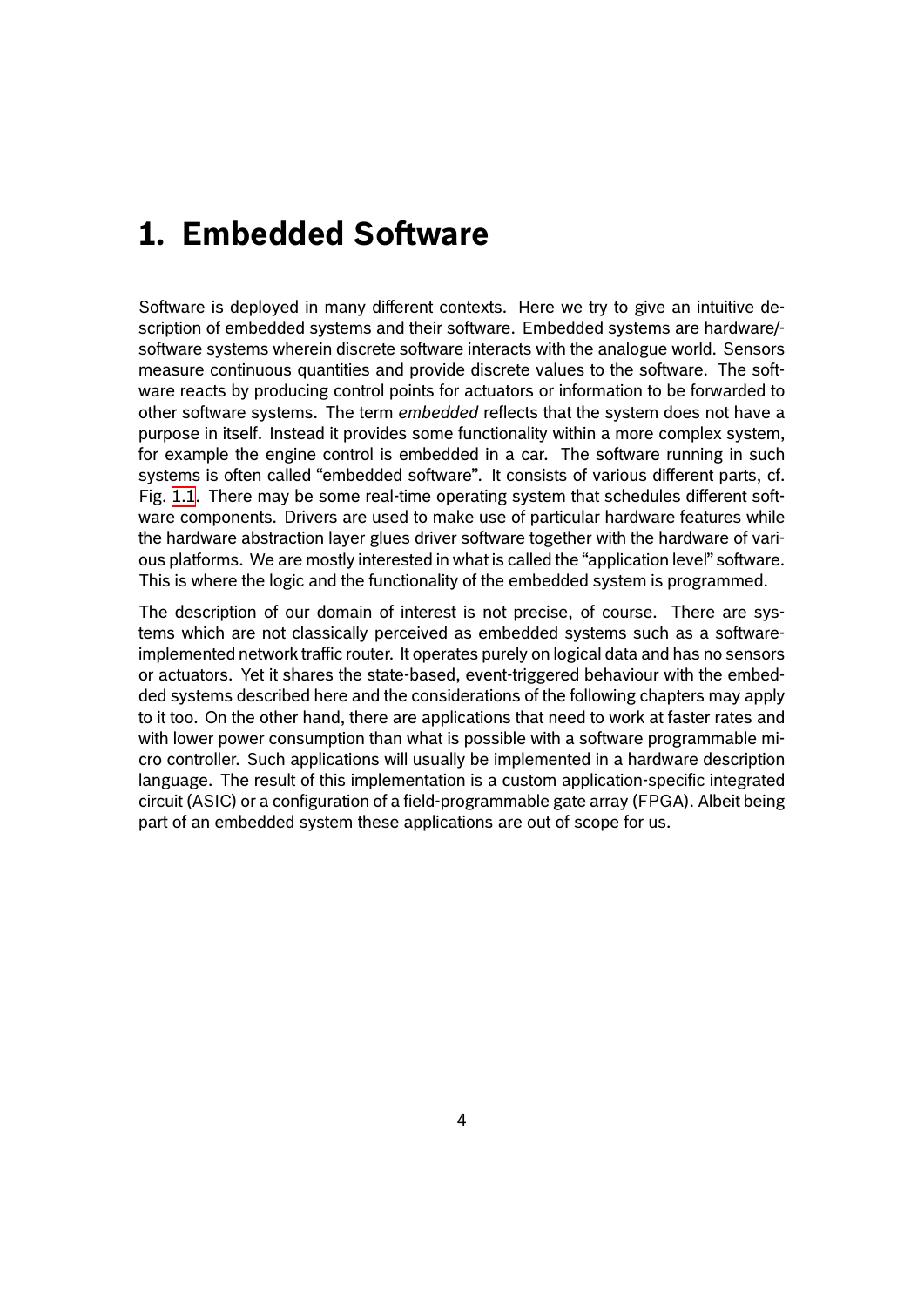|           | Control algo<br>Tasks<br>Logic<br>$\cdots$                       | Application level          |
|-----------|------------------------------------------------------------------|----------------------------|
|           | Real-time OS<br>Firmware over the Air<br>$\cdots$                | SW Platform                |
|           | <b>Communication protocols</b><br><b>Devices</b><br>$\cdots$     | <b>Drivers</b>             |
| <b>SW</b> | <b>Micro Controller Unit</b><br><b>Board Support Package</b>     | Hardware Abstraction Layer |
| <b>HW</b> | Accelerators<br><b>Processors</b><br>Memory<br>$\cdots$          | HW Platform                |
|           | <b>Actuators</b><br><b>Communication ports</b><br><b>Sensors</b> | Peripherals                |

<span id="page-4-0"></span>Figure 1.1.: Typical layers of an embedded hardware/software architecture.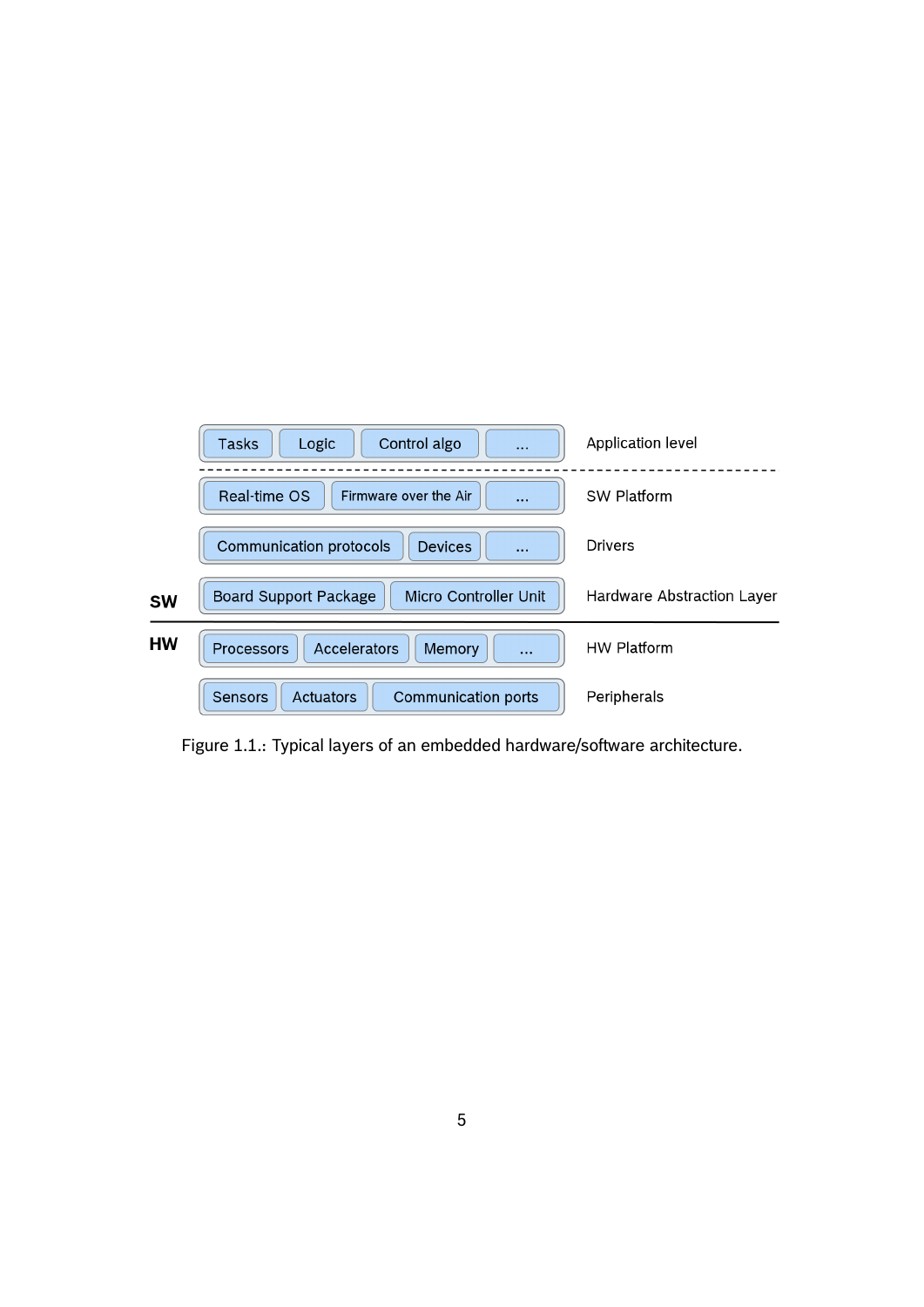# <span id="page-5-0"></span>**2. Challenges**

#### **2.1. Resource constraints**

<span id="page-5-1"></span>Costs per unit and energy efficiency are the two most important requirements for any embedded system. A harsh environment may be another reason that precludes the usage of very fast but sensitive processors. As a consequence the hardware has to be chosen such that it provides just the necessary computation power and memory storage. The software must then be as resource efficient as possible to fulfil its task with the limited resources given. This precludes some of the abstractions and technologies known from desktop or web application development. Examples are functional and logical programming, runtime polymorphism, type introspection or even reflection.

Often an embedded system fulfils a safety critical function. For such applications showing partial correctness $^1$  is not enough. It needs to be shown that the hardware-software system never crashes and produces its results *on time*. Fortunately, simpler hardware architectures often make the runtime behaviour of any given software more predictable. But also the behaviou[r o](#page-5-3)f the software needs to be further restricted. For example, memory must not be dynamically allocated at runtime. The reason is that memory leaks are hard to find and may lead to a fatal crash once they occur. Also the timing is affected by the amount of memory used. A typical embedded system has a fixed amount of inputs, outputs and internal state variables. The needed amount of memory does not change over the lifetime of an embedded program. It does not need to generate "garbage" on the heap that can be cleaned up once the result has been computed. Unlike desktop applications, embedded software applications are not loaded and unloaded at runtime—they run continuously.

This leads us to the next section.

### **2.2. Divide and conquer in embedded systems**

<span id="page-5-2"></span>Classically, computation problems are decomposed into simpler subproblems that are solved individually. Then, the intermediate results can be processed to obtain the final

<span id="page-5-3"></span><sup>1</sup>A program is partially correct if it produces the correct result *provided that it terminates*. However there is no guarantee that it does terminate on all inputs nor is there a time bound on how long a terminating execution may take. This is the notion of *correctness* which is most commonly used in verification.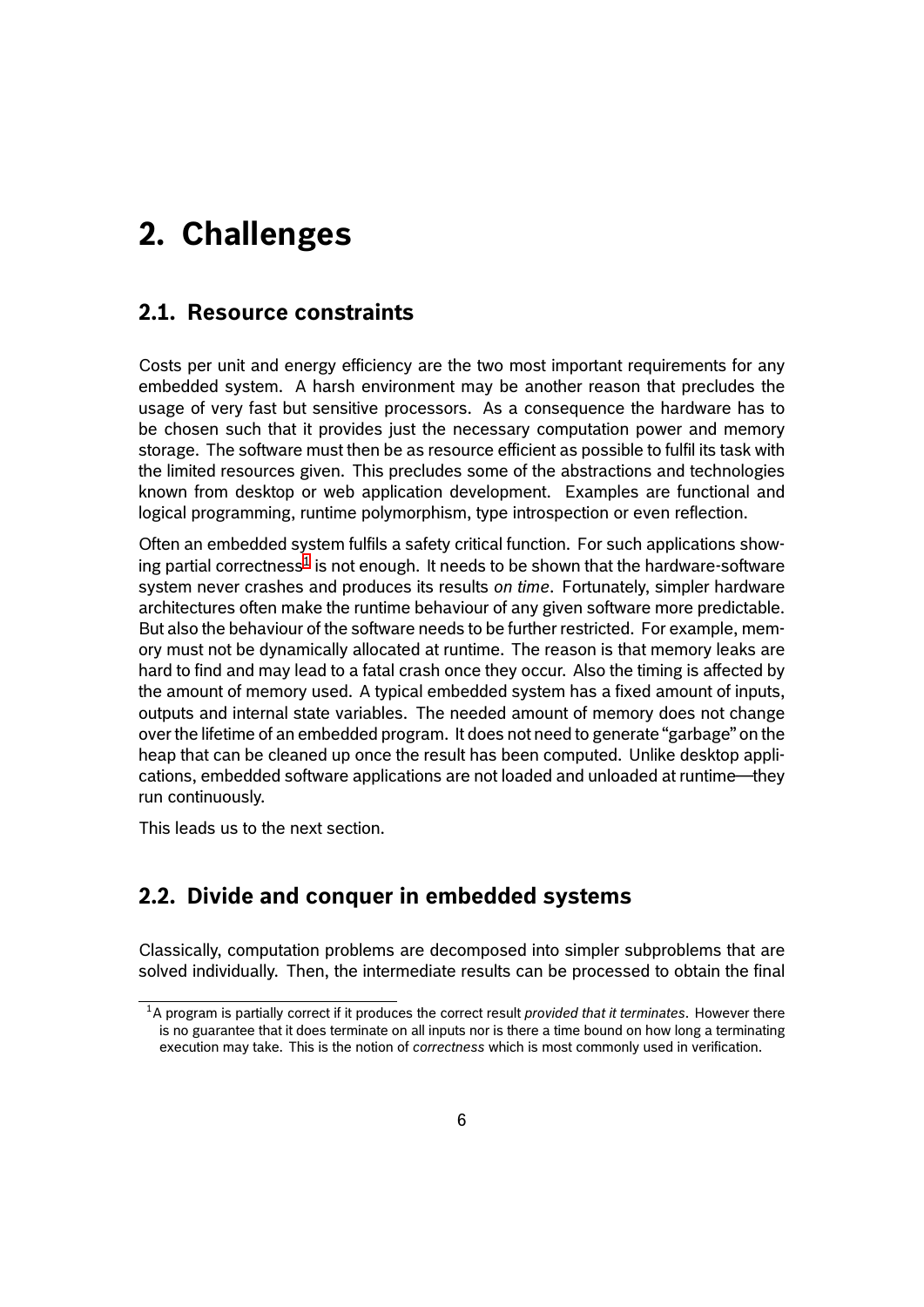

<span id="page-6-0"></span>Figure 2.1.: Typical sequential composition of an algorithm.

result. The reasoning is sequential: first do all steps necessary to solve the first subproblem, then all steps to the second, etc… Consider Fig. 2.1, for example. It shows a sequence of operations carried out by the "mergesort" algorithm: it receives an array to be sorted, splits it into smaller chunks which then can be merged while respecting the order between elements. Finally the sorted array is returned. When executed, the algorithm has a point in time where it starts and where it ter[mina](#page-6-0)tes but there is no necessary requirement on the computation duration. Classical computation problems allow performance gains through parallelisation whenever the subproblems to be solved are independent.

This is substantially different for embedded systems. Their software usually runs in *reactions*. It is triggered whenever some specific event occurs, for instance when a timer expires. Then the software is given some inputs and is expected to react with corresponding outputs. However, this single reaction step will involve computations from different software components that are responsible for different functionalities. Conceptually, these software components concurrently perform one reaction step each. For example, imagine a driver assistance system which consists of a collision detector, trajectory planner and controller for steering and acceleration. A classical sequential mindset would dictate: first make all collision detection steps, then plan the whole trajectory and finally emit all control steps and terminate the program. Of course, this does not make any sense due to the reactive nature of the system. Instead, in every time tick the system would perform a reaction step in each of the components. Figure 2.2 visualises the execution of such a reactive system. Ticks along the timeline indicate that a reaction is triggered at specific points in time. In every time tick every software component receives inputs, carries out some computation, returns outputs and waits for the next tick. This is indicated by boxes and the horizontal, dashed arrows between t[hem](#page-7-2). During a reaction instance there may be some communication between the individual software components which is indicated by the vertical arrows. The crucial insight is that from the modelling perspective we have several components and they execute concurrently from one reaction to the next. It is true that the individual instructions that need to be performed during one reaction instance possibly have to be scheduled into a sequence to be executed but that is a detail below the programmer's abstract model of computation.

Thus decomposition of the software's complex overall behaviour across reaction steps is obtained by concurrent and hierarchical composition of simpler behaviours. An ap-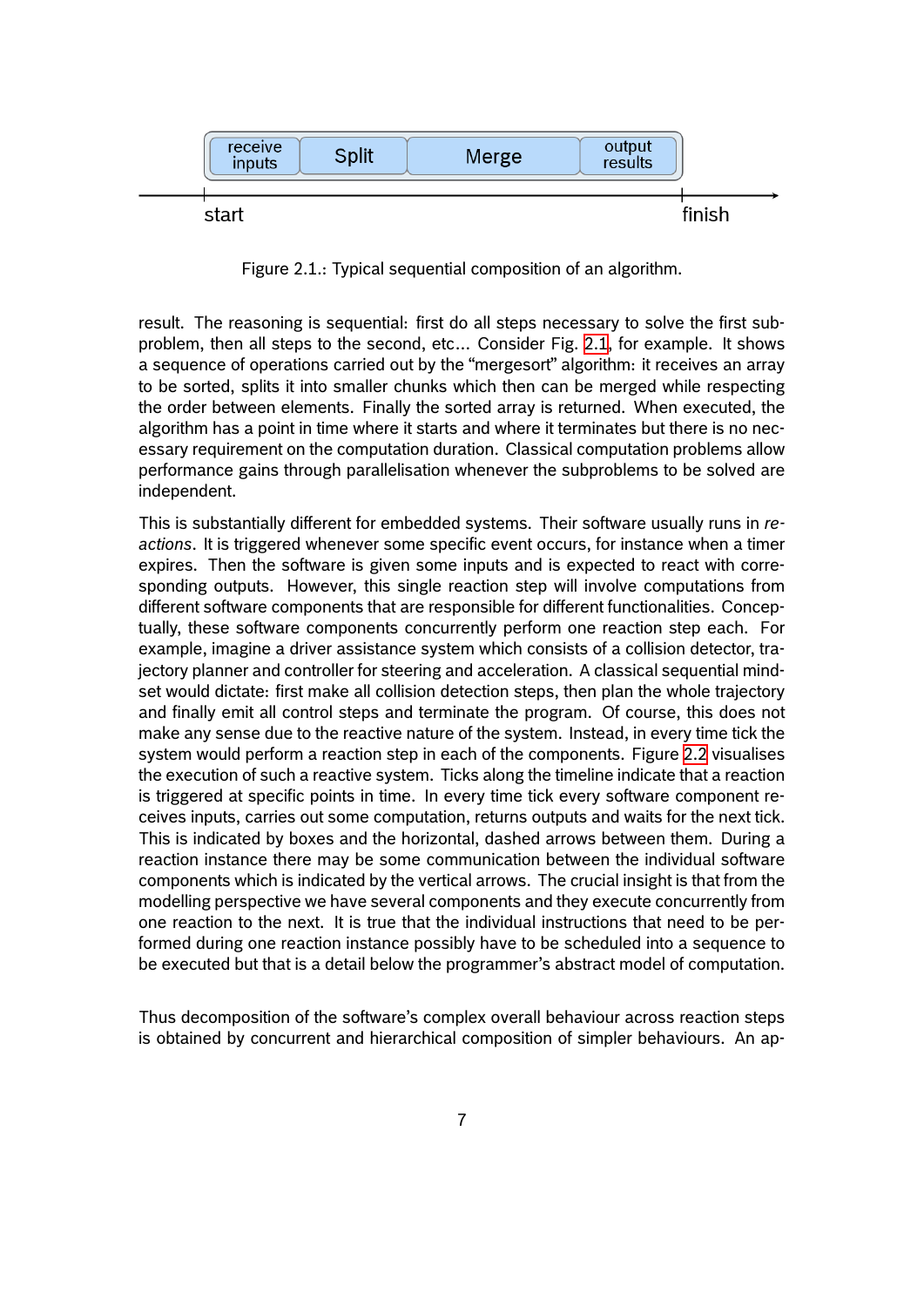

<span id="page-7-2"></span>Figure 2.2.: Reactive and concurrent nature of embedded software.

propriate programming language for embedded software should have means to express reaction steps and the concurrent composition of subprograms running in steps.

### <span id="page-7-0"></span>**2.3. Mode switching behaviour**

Usually, the application software does not always repeat the same computation in every reaction. Instead it reacts differently depending on the inputs given (user input, sensor readings) and its current state. A program's state is the evaluation of all program variables and program counters. Typically a program will run through many states while executing one reaction step. As programmers we prefer to abstract from concrete states that the program assumes and rather speak of "modes". A mode is a more abstract term to describe a particular behaviour that is currently executed. For example, the software may be in a mode where a PID controller with particular parameters is used to control the system. In a different mode, a different set of parameters or even a different control algorithm may be used. A reaction of a program may result in a mode transition.

We believe it is crucial that modes and transitions between them can be expressed directly in the programming language that is used to develop the application logic. The key issue here is to not encode mode switching behaviour in goto-like jumping spaghetti code but instead allow for a structured imperative control flow.

#### <span id="page-7-1"></span>**2.4. Software is** *soft*

Often people working in embedded software are so caught up in the aforementioned restrictions of the domain that they seem to forget what writing software is all about: it is flexibility. It is fundamentally wrong to believe that once a product is released its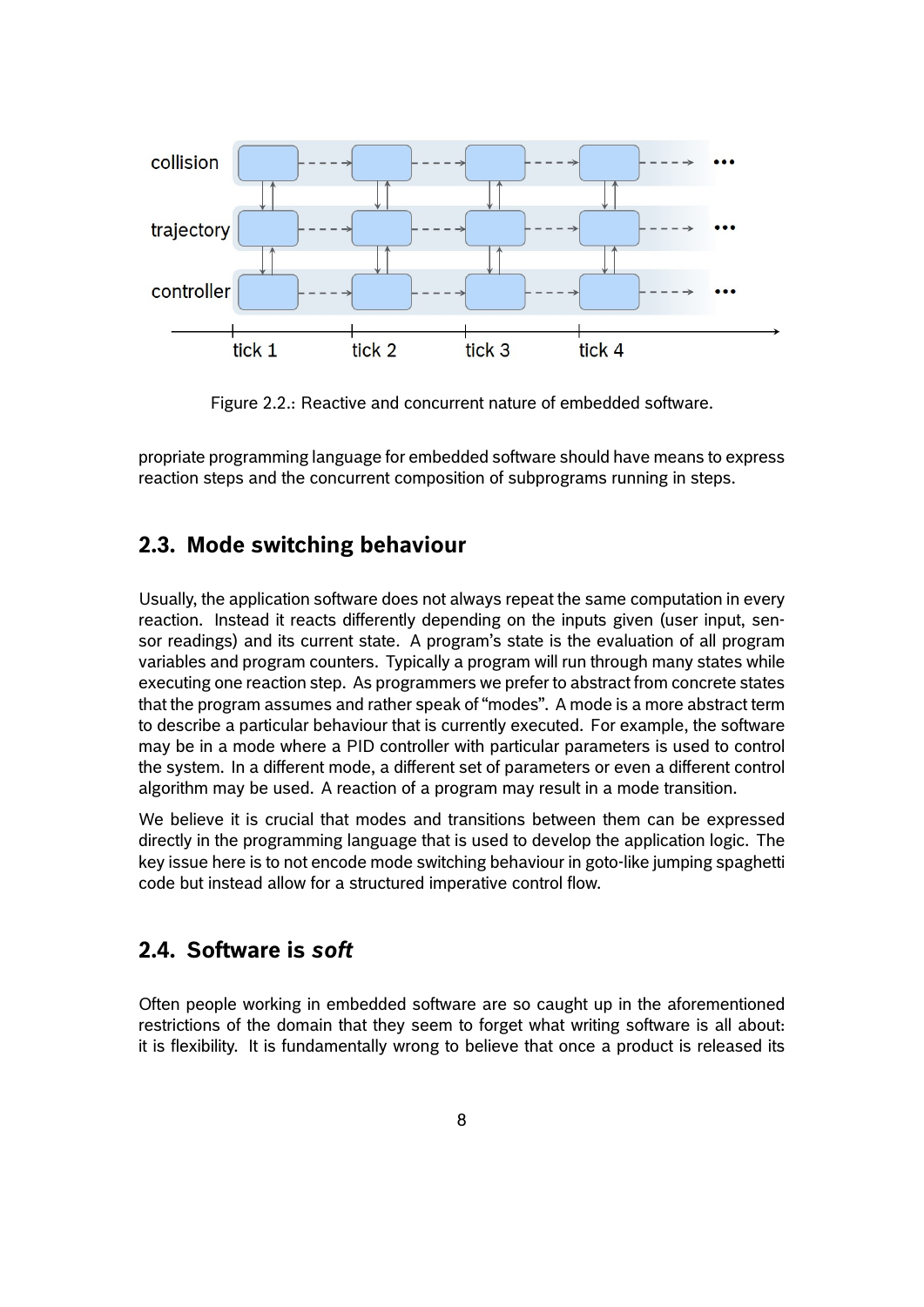software does not change. The whole point is that the software can evolve with changing customer needs, be adapted to different variants of customer needs, be ported to other platforms and even be upgraded on devices already in the field. The latter might be due to new features which were developed after the product's release or—in the worst case—due to a bug discovered after release.

All this goes to show that the chosen implementation technology should offer as much flexibility to the developer as possible while meeting the constraints discussed in the previous sections. The program text should be easy to read<sup>2</sup>, understand and modify. Local changes must not unexpectedly alter the global behaviour of the software. Clearcut interfaces are needed so separate individual modules or functions of the software.

 $2$ "Program text is read more often than written" is a well-known mantra.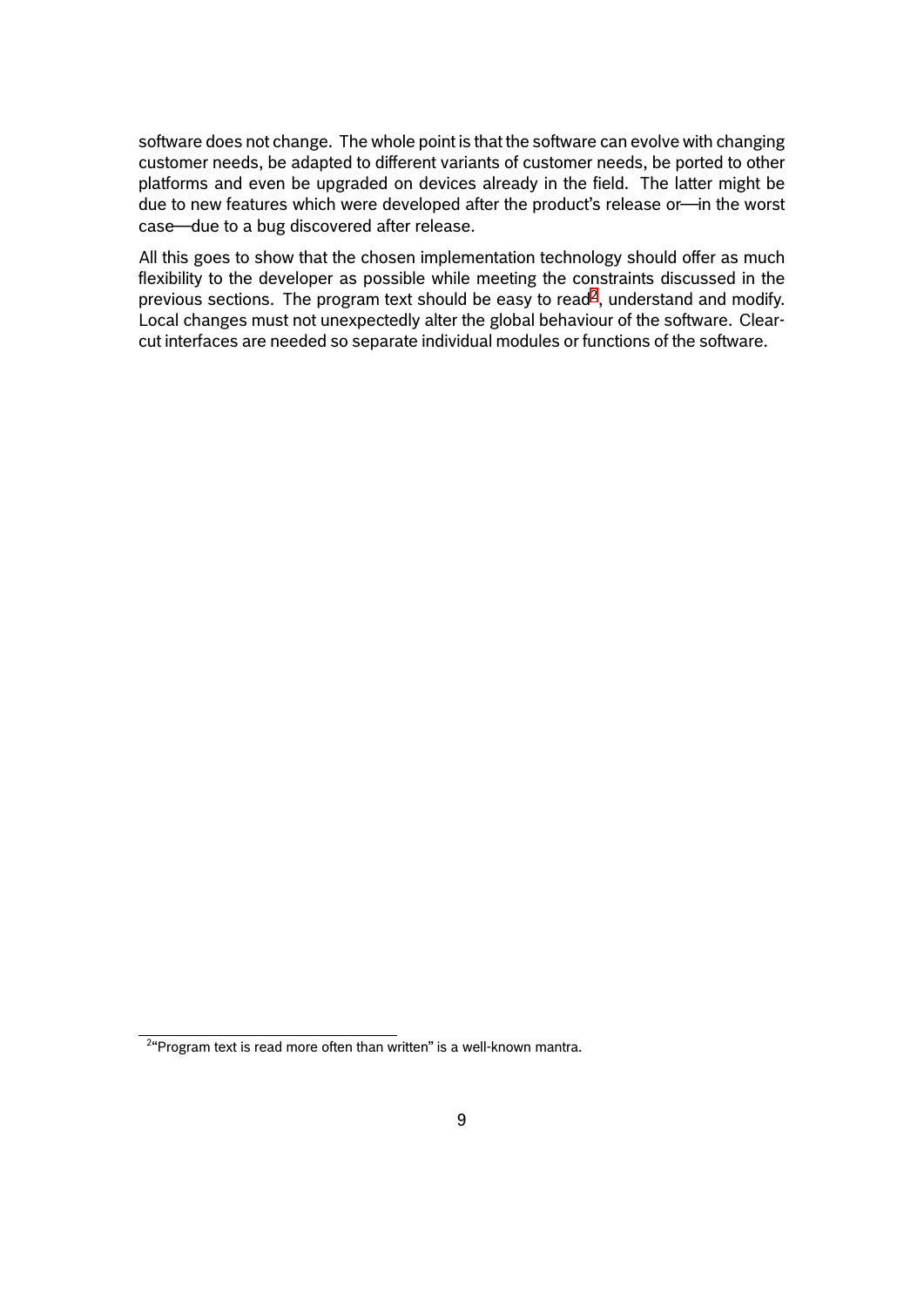### <span id="page-9-0"></span>**3. Synchronous Programming**

Here we describe the essential building blocks of an embedded application program by means of our language *Blech*.

Since we are interested in the application level software only, we may assume there is already some basic software—the runtime environment—that takes care of reading sensors and acting upon actuators. We look at the logic in between.

**Activities** Our software will be built of subprograms called *activities*. For example, here is a declaration of an activity with the name MyAct.

```
activity MyAct (in1: bool, in2: float32) (out1: nat8)
    // some code ...
end
```
There are two inputs in1 and in2. The activity may only read its inputs but not modify them. A second parameter list contains one output variable out1. It may be both read and written. In every tick the values of the inputs are updated, the code inside MyAct is executed and the outputs are written back to the caller.

**Reactions** We have explained that an application executes in reaction steps. In order to explicitly define a control point where a reaction ends and the next one begins we use the await statement. For example, we could write the following code.

```
1 activity MyAct (in1: bool, in2: float32) (out1: nat8)
2 repeat
3 await in1
4 out1 = (out1 + 1) % 100 // count from 0 to 99
5 until in2 < 0.0f end
6 end
```
Initially, MyAct is entered and the control flow proceeds to line 3 and stops (regardless of the inputs). In the next tick, MyAct resumes its execution at the await statement in line 3. It checks the boolean input variable in1. If it is false, the reaction ends immediately, the control flow does not advance. Otherwise, if in1 is true, the calculation is carried out in line 4. This updates  $out1$  to a new value. Finally, if input  $in2$  is indeed less than 0 the activity terminates its execution. Otherwise the control flow loops around from line 5 back to line 2 and finally the reaction ends again in line 3. Note that the inputs are not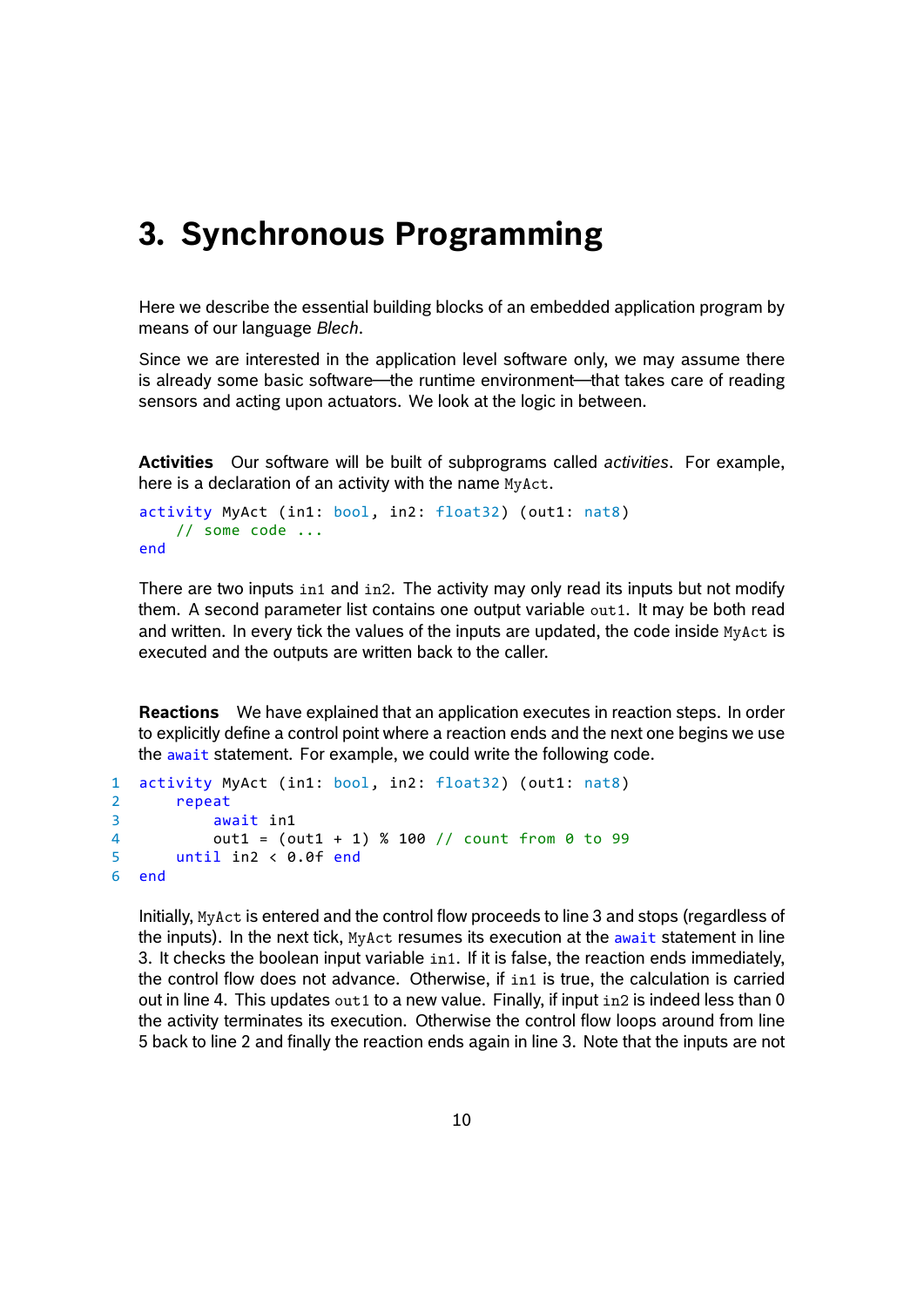volatile. *Blech* semantics guarantees that the value of an input does not change while a reaction is running $^{\rm 1}.$ 

Activities may terminate after a finite number of reactions but they do not have to. The only requirement is that each reaction takes only a finite amount of time. Therefore there must be an await st[ate](#page-10-0)ment on every control flow path in an activity—in particular, every loop must have a pause in its body.

**Concurrent composition** Several pieces of code that describe stepwise behaviour may be composed concurrently using cobegin..with..end.

```
1 activity P ()
2 var x: int32
3 var y: int32
4 var z: int32
5 cobegin
6 run A(x)(z)7 with
8 run B(y)(x)9 end
10 end
```
Assume the activities A and B have already been implemented. In lines  $5 - 9$  they are composed concurrently. This means the control flow of P is forked into two control flow points. One resides in A (line 6) and one in B (line 8). With every tick both, A and B, will perform one reaction. When both subprograms terminate, P regains control in line 9 and, in this example, terminates too. Of course, more than two branches can be combined using further with blocks.

**Write-before-read order** Notice that in the previous example activity A read *x* and produced *z* while B read *y* and produced *x concurrently*. To achieve a deterministic behaviour we have to define what value of *x* is given to A. We define that any shared variable must be written before concurrent readers may access the variable. The code generation will automatically take care of this and generate a code which will first execute the step in B and then in A. We call this the causal execution order. This example shows that the lexicographical order in the source code text is irrelevant to the execution order—only the data flow matters. This makes the programs robust to code refactorings where branches are moved, or code changes where new branches may be introduced.

It is possible to write programs where no causal ordering is possible:

<span id="page-10-0"></span><sup>&</sup>lt;sup>1</sup>This is a consequence of the synchrony hypothesis, cf. [3]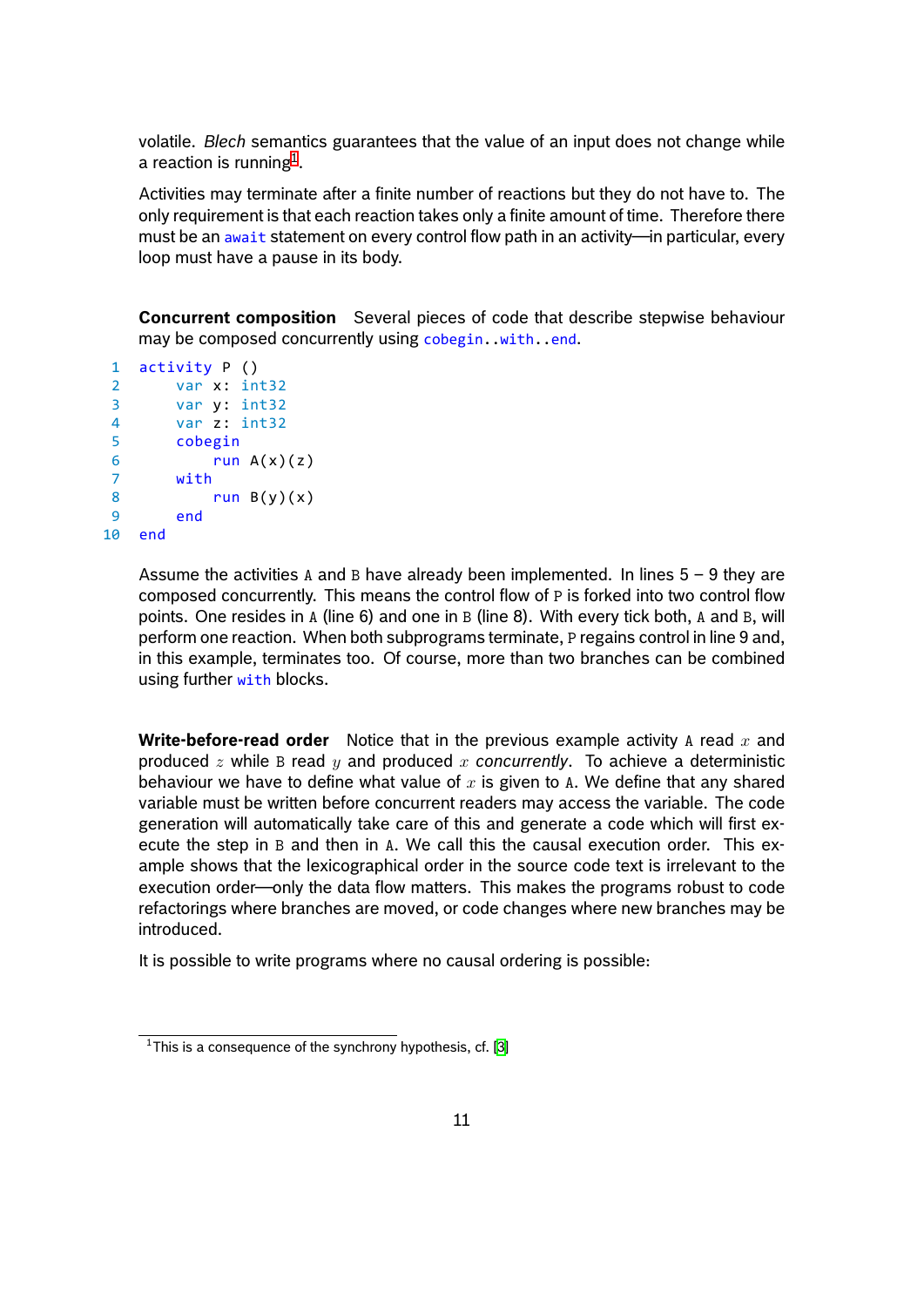```
cobegin
    run A(x)(y) // now A writes to y
with
    run B(y)(x)end
```
In such cases the compiler will raise an error and refuse to translate this program. It is up to the programmer to decide in this case where execution should start using a *previous* value of a variable. For example:

```
cobegin
   run A(x)(y)with
   run B(prev y)(x) // use value of y from the previous reaction
end
```
Here the execution is clearly determined. Activity B starts with the value of *y* from the previous reaction and computes a new value for *x* in the current reaction. This current value of *x* is then used by A to produce the new current value of *y*.

**Preemptions** In the above cobegin examples both branches must terminate before the calling thread regains control and proceeds. Sometimes however we do not want to wait for all branches to terminate and instead want to move on as soon as one of them terminates. Consider this example:

```
1 cobegin weak
2 run WaitForKeyStroke(...)(...) // ... arguments for readability
3 with weak
4 run WaitFor5Seconds()()
5 end
```
This piece of code will halt the control until either we detect a key stroke from the user and WaitForKeyStroke terminates or five seconds elapse (or both happens at the same reaction step). The weak keyword says that the following block may be aborted at the end of its reaction step. A cobegin statement joins in the reaction step in which some branch terminates and all strong branches have terminated. To conclude, consider a last example:

```
1 cobegin weak
2 repeat // infinite loop
3 await true
4 out1 = (out1 + 1) % 100
5 end
6 with
7 run WaitForKeyStroke(...)(...) // no arguments for readability
8 end
```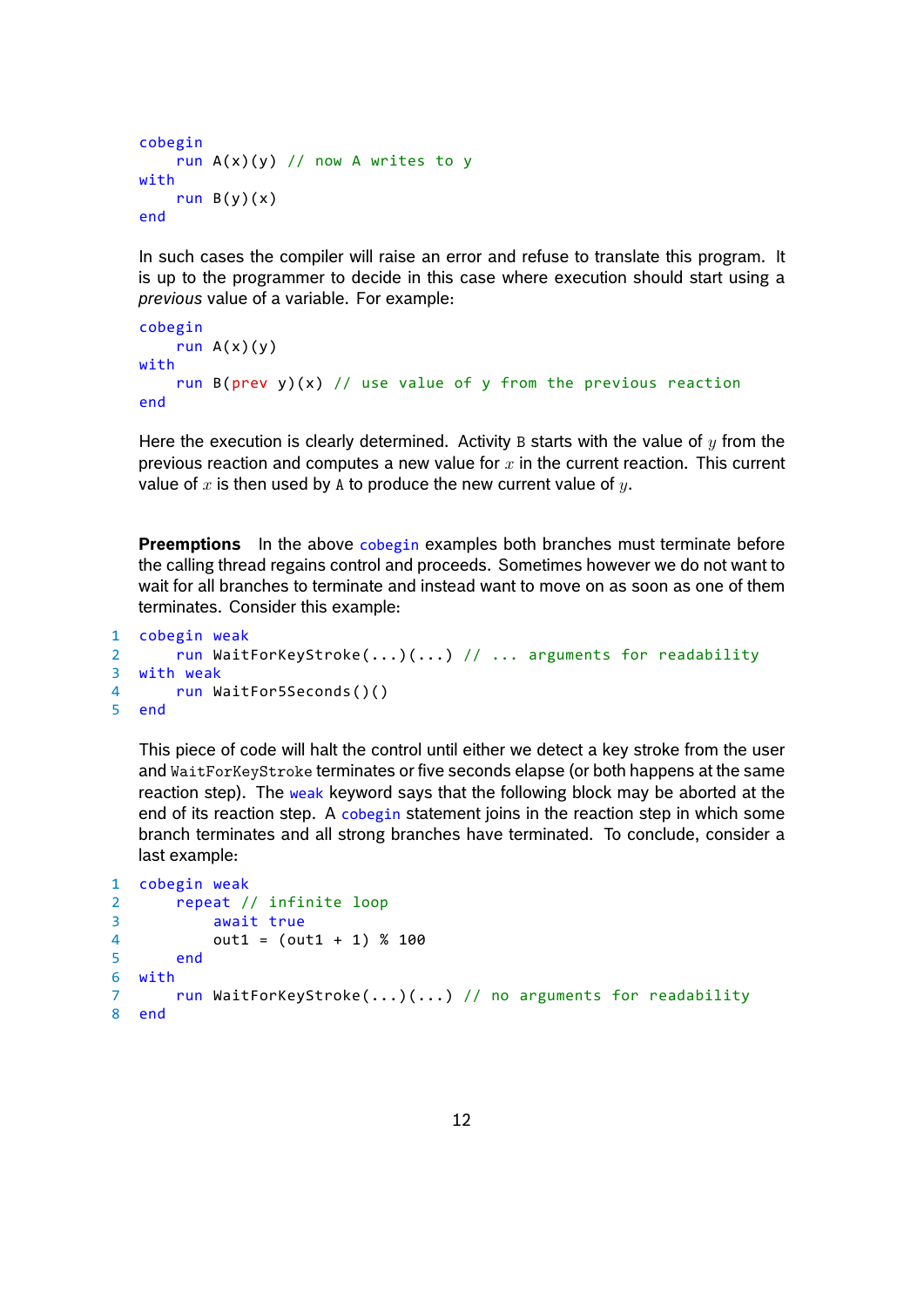Here the loop in the first block is intentionally infinite. However the block is weak and hence is aborted at the end of the reaction in which the key stroke was detected and the WaitForKeyStroke terminates.

Other variants of preemptions are the abort and reset statements. They are almost self explanatory.

```
1 activity MyAct (in1: bool) (out1: nat8)
2 // do something ...
3
4 when in1 abort
5 out1 = 1
6 await true
7 out1 = 2
8 await true
9 out1 = 3
10 end
11
12 // do something else ...
13 end
```
The statement in line 4 says that *when* a reaction *starts* in the block lines 5 – 9, it is checked whether in1 is true and in that case the control flow skips to line 10. Thus when control flow reaches line 4 it will immediately proceed to line 5, set out1 accordingly and finish this reaction in line 6 (regardless of the value of in1). The next reaction starts by checking the abort condition in1. If it is true we skip the rest of the block and proceed to line 10. Otherwise, we check the condition of the await statement which here is vacuously true and the reaction proceeds to line 7 and finishes in line 8. The same reasoning applies in line 8: the execution is possibly aborted before setting  $out1$  to 3. In any case, the block is left in line 10.

The abort statement is useful whenever we want to skip over a sequence of reactions when we detect some issue at the beginning of a reaction. Sometimes instead of skipping ahead we would like to restart a sequence of reactions. For this we may use the reset statement.

```
1 activity MyAct (in1: bool) (out1: nat8)
2 // do something ...
3
4 when in1 reset // reset instead of abort
5 out1 = 1
6 await true
7 out1 = 2
8 await true
9 out1 = 3
10 end
11
12 // do something else ...
13 end
```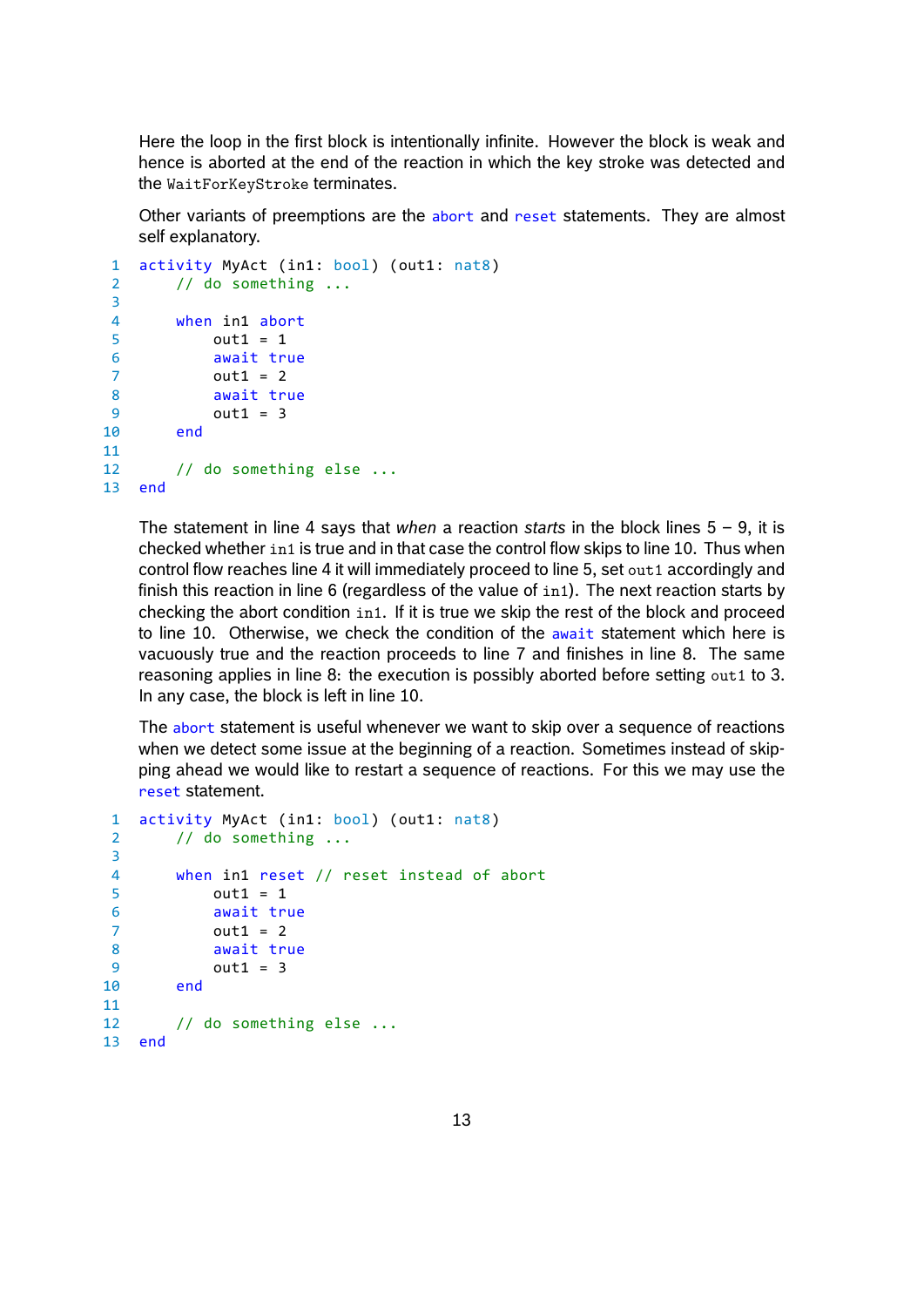It behaves just like the abort statement from the previous example except it jumps to line 4 if in1 is true.

**Data structures** The previous examples relied on inputs and outputs of activities to carry out computations. It is also possible to declare different kinds of variables.

```
1 const LEN: int8 = 52 param lut: [LEN]float32 = {−0.1f, 0.1f, 0.2f} // remaining are 0.0f
3
4 activity MyAct (in1: bool) (out1: nat8)
5 / / / ...6 let x: bool = not in1
7 var y = out1 + 128 // ...
9 end
```
The keyword const declares a compile-time constant. It allows you to parameterise your code with values which need not have a representation after the compilation. The keyword param declares run-time read-only constants. Most often this is used for some lookup data structures such as characteristic maps. Note, that paramss are supposed to be customizable in the compiled binary. Inside an activity you additionally may declare data with let and var. The former allows read-only access only. The latter declares an ordinary mutable variable. Note that  $1$ et and param are not the same. In the example you see that the value of x depends on the value of  $\sin 1$  at run-time. The value of a param must be known at compile time already.

In the examples we have used some primitive data types. So far we support  $bool$ , nat8, nat16, nat32, nat64, int8, int16, int32, int64, bits8, bits16, bits32, bits64, float32 and float64. Line 2 in the example above also demonstrates an array of five 32-bit floats. The initialiser deliberately leaves out the last two values which are automatically filled in with the default value by the compiler. The default value of a boolean is false. For all numerical types the default value is zero.

Sometimes types can be deduced by the compiler by looking at the initialiser. For instance, in line 7 the sum of an  $n_{\text{at}}$  and a constant number is determined to be of type nat8 again and hence this is the type of  $y$ .

Structures can be declared using the struct keyword.

```
1 struct MyStructure
2 var x: int32 // mutable field
3 let id: nat32 // fixed at initialisation
4 end
```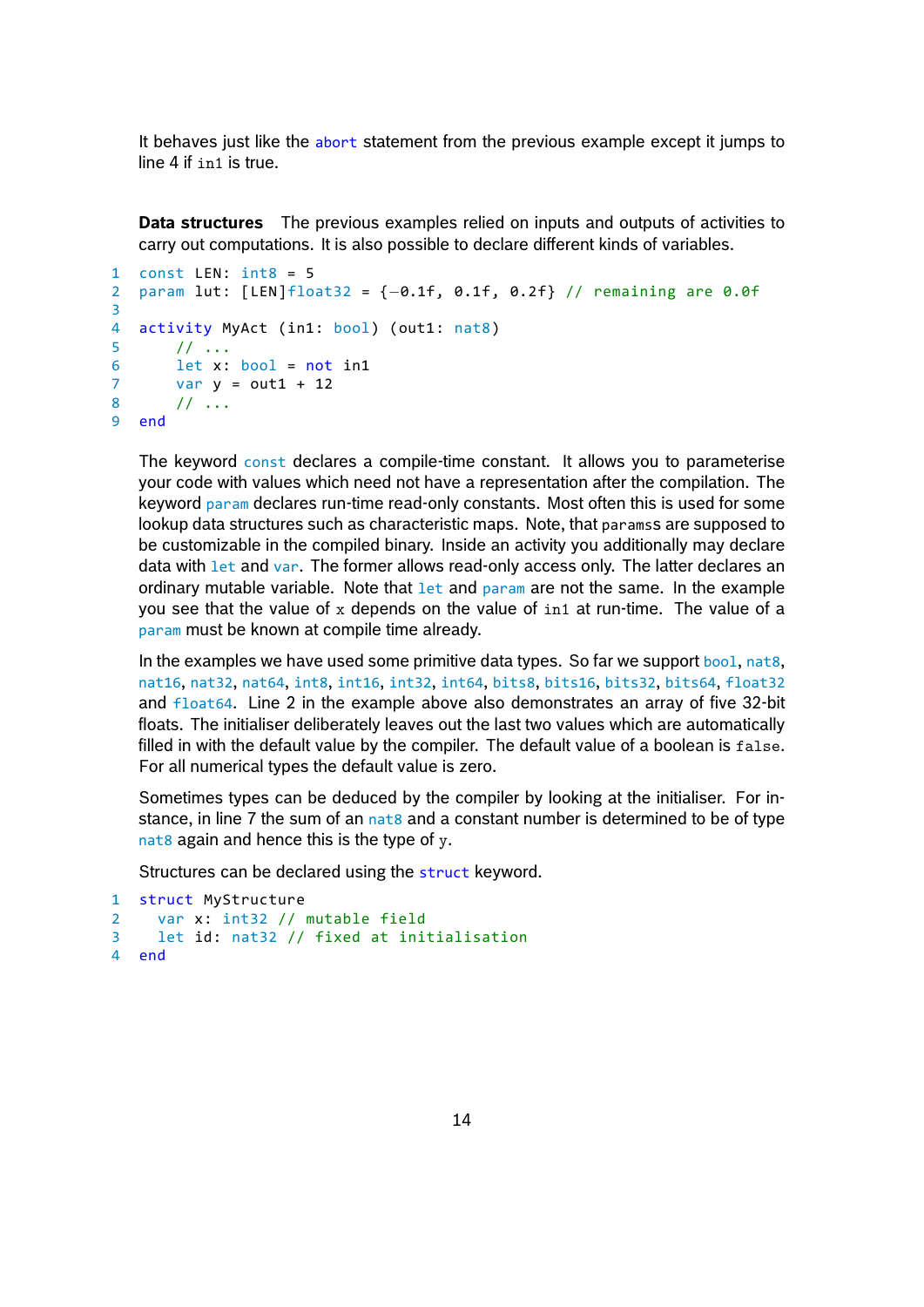**Functions** We use functions to encapsulate complex expressions or algorithms that run entirely within one reaction. Functions cannot contain any statements which we use for reactive concurrent programming: await, run, cobegin, abort, reset.

```
1 function getMean (arr: [LEN]int32) (/*
no outputs*
/) returns int32
2 var i: nat32 = 0
3 var sum: int32 = 0
4 repeat
5 sum = sum + arr[i]
6 i = i + 17 until i >= LEN end
8 return sum / LEN
9 end
```
Just like in activities we also distinguish between read-only inputs and read-write outputs in functions. Output parameters are useful when a function needs to update the given data in-place instead of returning a new value. This makes side-effects explicit for the programmer.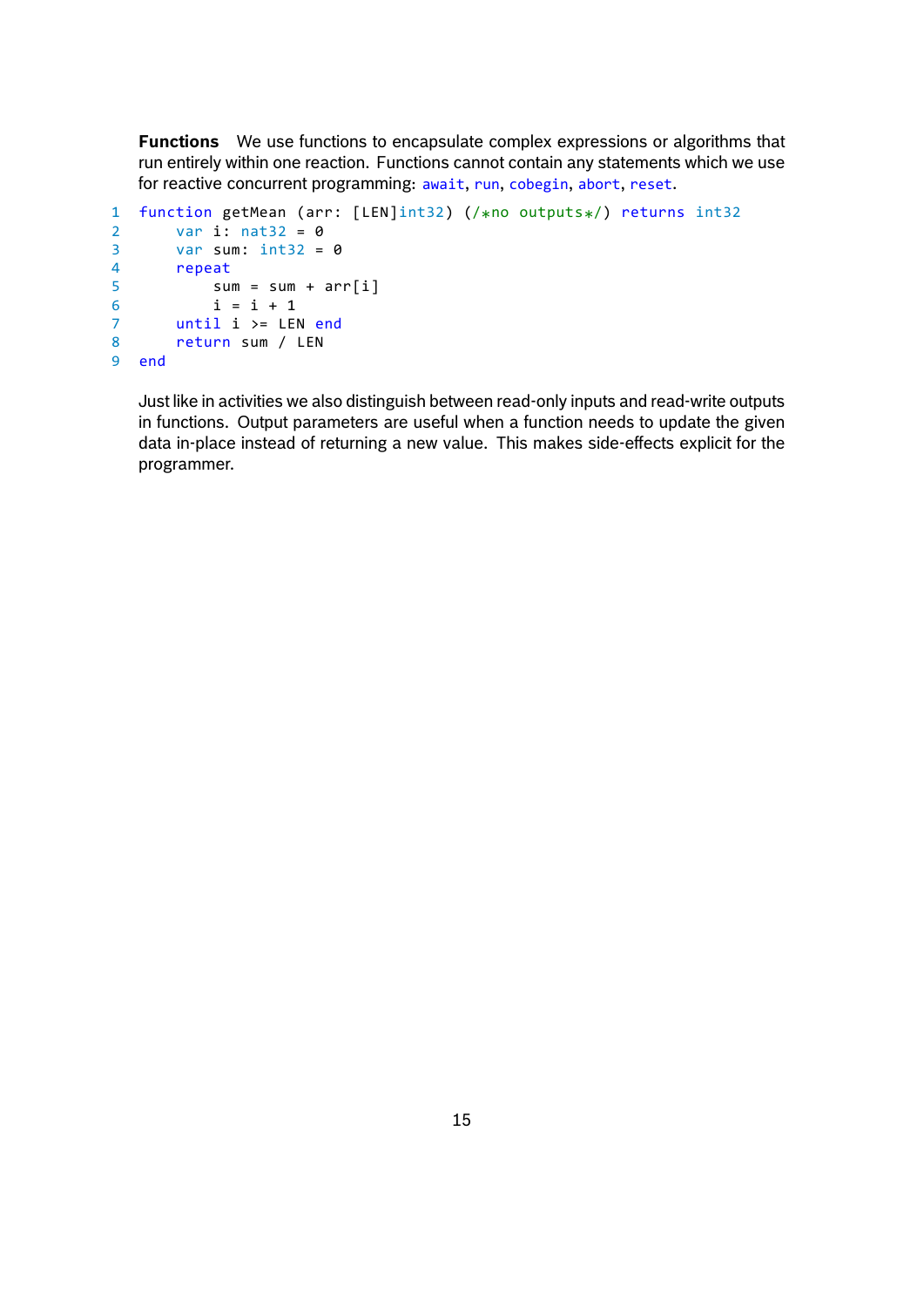## <span id="page-15-0"></span>**4. Hands on** *Blech*



Figure 4.1.: A safe with a dial lock. Downloaded and adapted from https://www.wikihow.com/Open-a-Safe under CC BY-NC-SA 3.0 license on 09<sup>th</sup> September 2019.

<span id="page-15-2"></span>In this chapter we develop our own *Blech* application. Our toy example uses the analogy of a safe lock. A safe is usually unlocked using a secret code which comprises a sequence of dial rotations, cf. Fig. 4.1. Here we want to mimic the dialling process using a Bosch XDK. The user interacts with the "virtual safe lock" by turning it and pressing buttons. The XDK signals success or failure using its LEDs . Of course, this is not a sensible product but just a toy. However, it demonstrates nearly all aspects of embedded software and its challenges, as w[ell a](#page-15-2)s language features to meet those.

### **4.1. Preparation**

<span id="page-15-1"></span>If not already done, install

- 1. the *Blech* compiler https://www.blech-lang.org/docs/getting-started/blechc/ This compiles *Blech* code to C code
- 2. Visual Studio Code https://code.visualstudio.com/ We use VSCode to edit *Blech* [source files.](https://www.blech-lang.org/docs/getting-started/blechc/)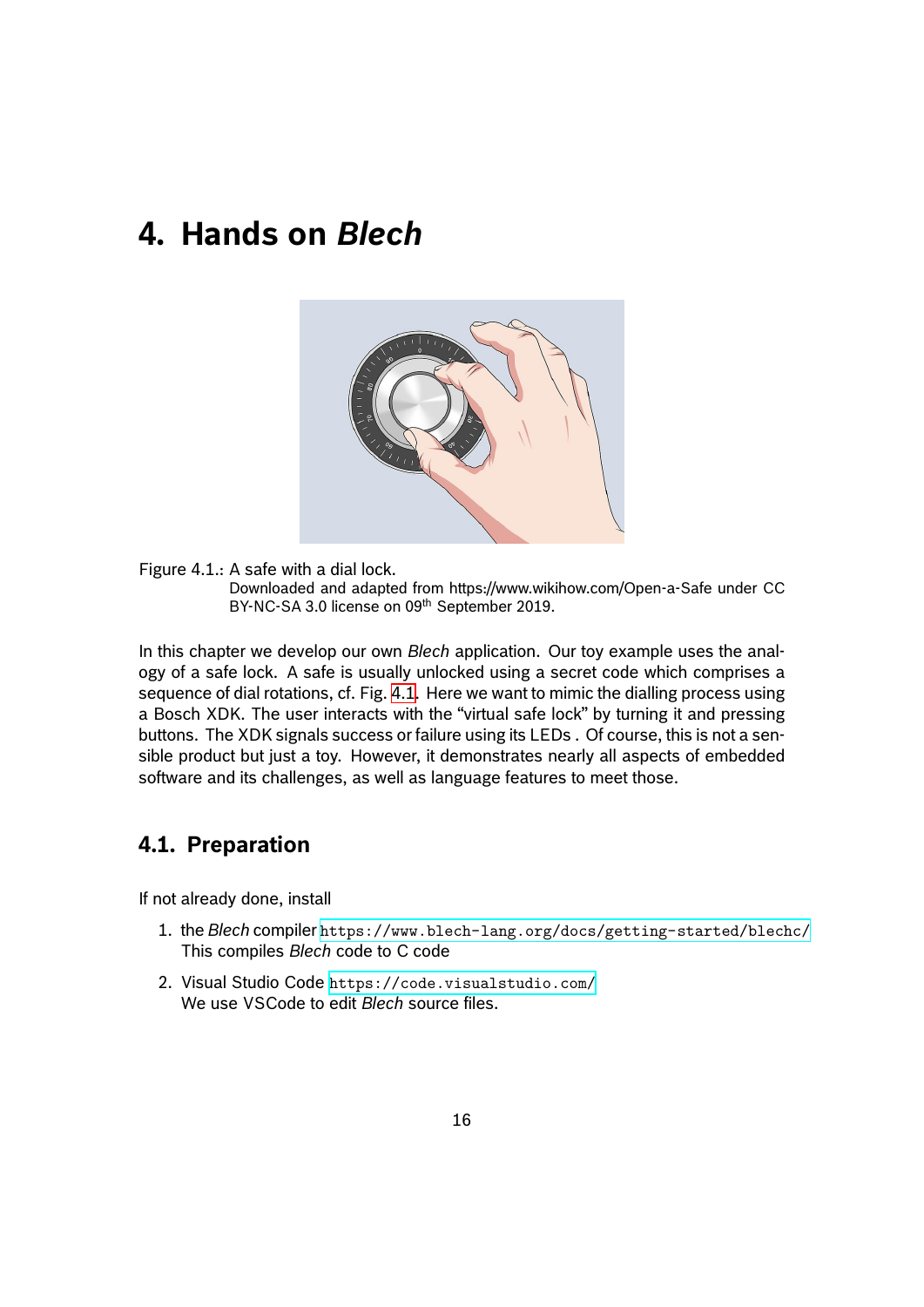3. *Blech* language services for VSCode https://www.blech-lang.org/docs/getting-started/ vsce/

This plug-in makes VSCode aware of the *Blech* language and offers editing support such as syntax highlighting or t[ype checking](https://www.blech-lang.org/docs/getting-started/vsce/)

4. [XDK W](https://www.blech-lang.org/docs/getting-started/vsce/)orkbench https://developer.bosch.com/web/xdk/downloads *(you need to sign up for free to access the downloads and you need admin rights to install the workbench)*

This compiles o[ur C code and flashes the result onto the XDK device](https://developer.bosch.com/web/xdk/downloads)

We provide code skeletons for this tutorial: https://www.blech-lang.org/docs/examples/ virtuallock.

### **[4.2. Blink](https://www.blech-lang.org/docs/examples/virtuallock)ing LEDs**

- <span id="page-16-0"></span>1. Once everything is installed, start the XDK Workbench, select a workspace folder and start a new Mita project ("Use Eclipse Mita"). This will create a folder "EclipseMitaApplication" inside your workspace. It contains a default code skeleton which we do not need however. Instead we copy our own code skeleton into this folder. For this, copy all files from the provided 01\_Blinking\_LEDs into EclipseMitaApplication (possibly overwriting existing files!).
- 2. From a command line navigate to EclipseMitaApplication\src-gen and run blechc .\virtualSafeLock.blc
- 3. In the XDK Workbench, force the re-compilation of the project simply by making a minimal change to application.mita. *For example, add a space in some empty line and save the file.*
- 4. Connect your XDK to the PC using the USB cable and turn on the XDK (there is a power switch on the XDK itself!) After a short moment, the XDK Workbench should show that an XDK is connected through a COM port. *If it does not, try unplugging the cable from the XDK and connecting it back again.*
- 5. Hit the Flash button in the XDK Workbench. This compiles the generated C code and all necessary drivers, real-time OS, … into one HEX file and flashes that onto the XDK. It takes a while when running the first time. Subsequent runs will be much faster because only the parts which have changed are recompiled. *If there is an "Invalid Application" error at the very end, hit "Flash" again.*

We have run through the complete build process now, cf. Fig. 4.2. For the rest of this tutorial all you need to do to try out your *Blech* code on the XDK is: edit virtualSafe-Lock.blc, run blechc, click Flash.

Now, that the toolchain is tested and we know how to compil[e ou](#page-17-1)r code, let us finally write some in *Blech*.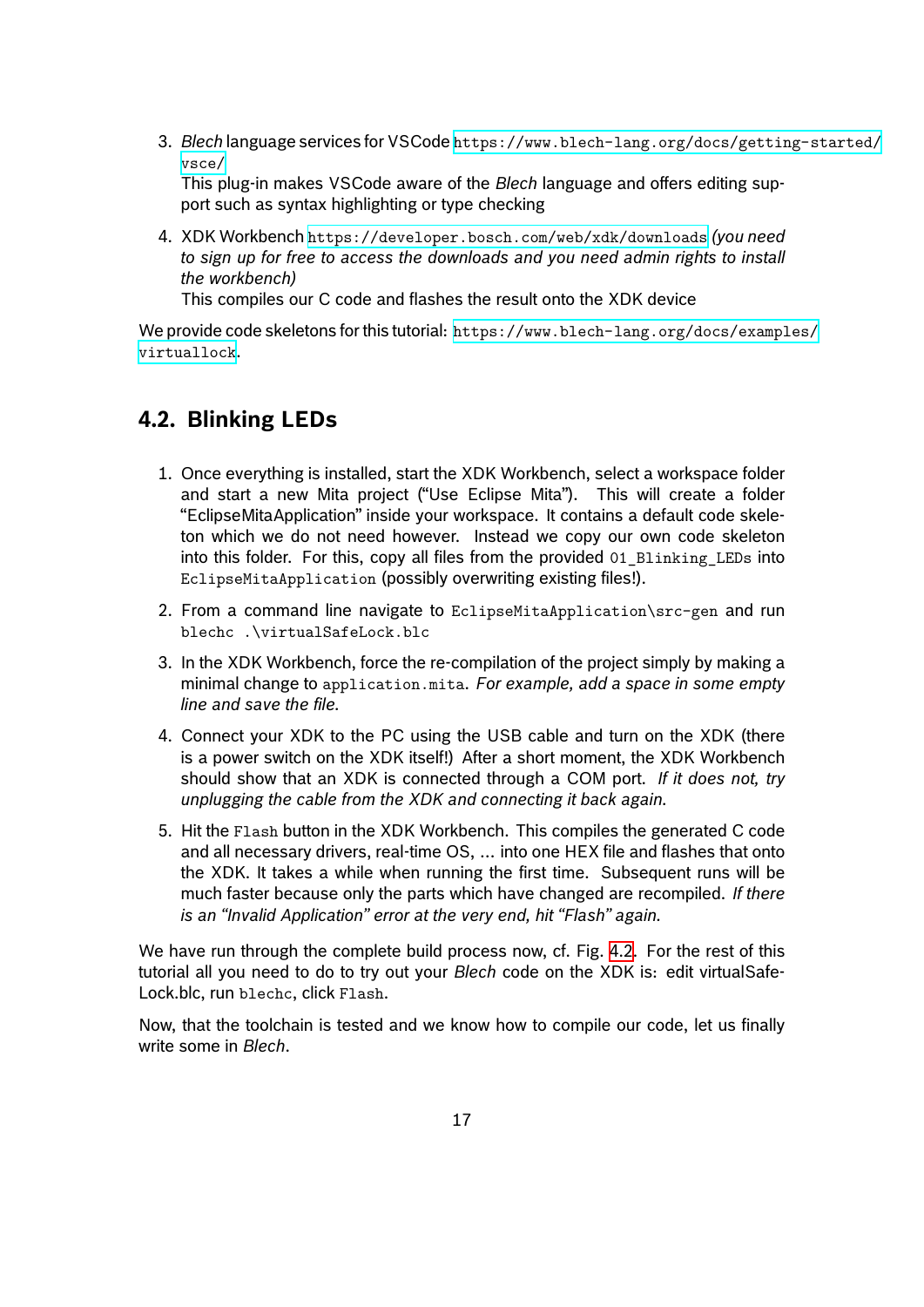

<span id="page-17-1"></span>Figure 4.2.: The build process of the entire project: the triggering environment is specified in Mita and is translated to C by the Mita compiler (once); the *Blech* sources are translated to C by the *Blech* compiler; finally, the XDK Workbench compiles these C sources together with drivers and libraries into one executable HEX file and flashes that onto the XDK device.

**Assignment** Fill in the necessary *Blech* code to make the device blink at a rate of 1 Hz (change its state every 500 ms). You may assume that our Blech program will be called every 100 ms.

*In case you are curious how this is achieved you can look it up in the application.mita file. There you see that the Blech tick function is called from an "every 100 milliseconds" block.*

#### <span id="page-17-0"></span>**4.3. Baseline Specification – Unlocking the virtual lock**

- 1. In the z-plane we discern four positions: top, left, right, bottom
- 2. LEDs blinking at 1 Hz (every 500 ms) indicate the locked mode
- 3. Permanently lit LEDs indicate the unlocked mode
- 4. While entering a sequence of positions the device indicates whether one of the four predetermined positions is recognised (middle LED lit) or whether the device is just about left of or right of a determined position (left, resp. right LED lit)
- 5. Initially, the device is locked
- 6. From the locked mode pressing button one starts the unlocking procedure
- 7. While unlocking, to enter a position the device must be in a determined position and the user must press button one
- 8. If a wrong position is entered, the device returns to the locked mode
- 9. Once the last position has been successfully entered the device transitions to the unlocked mode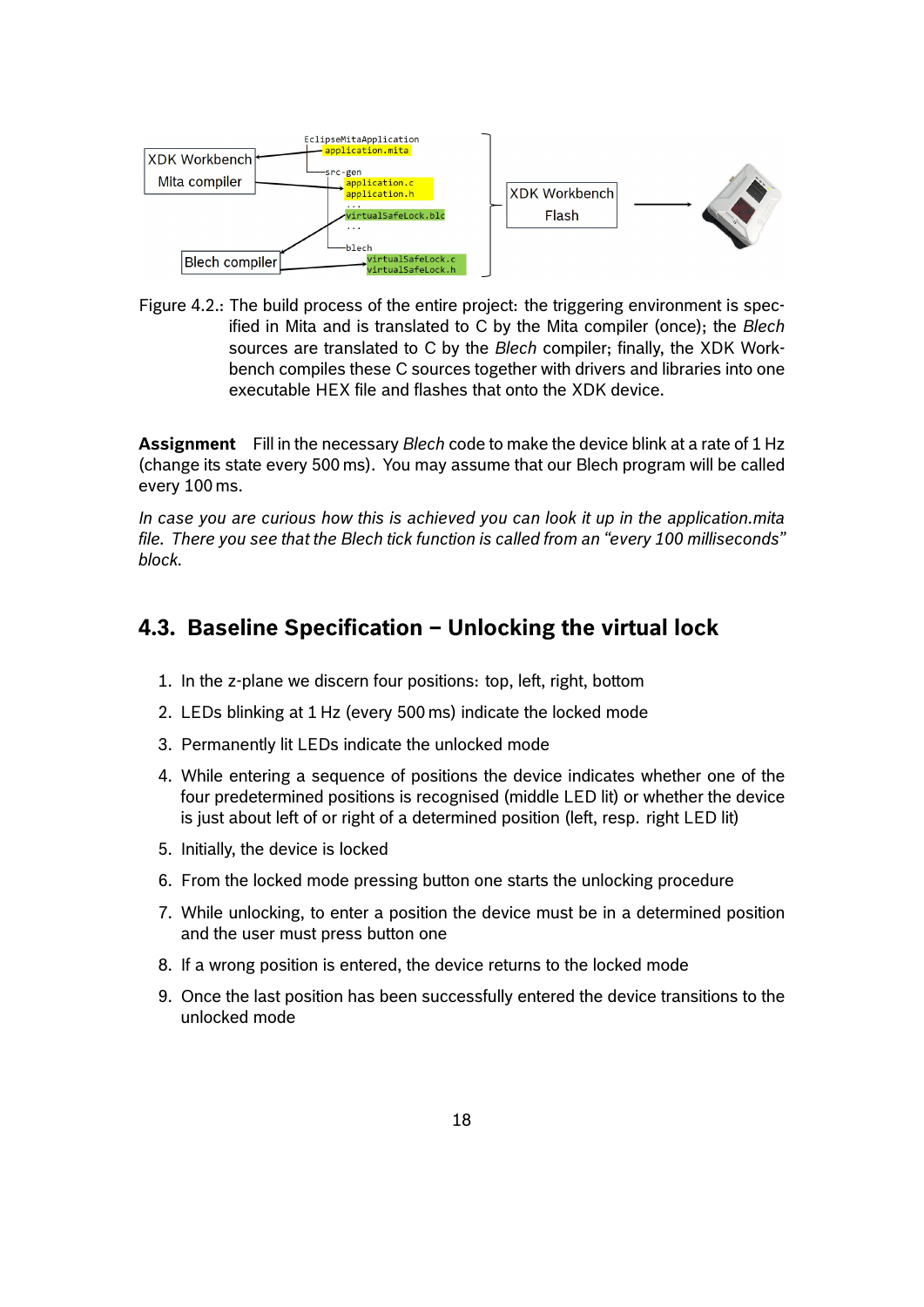

<span id="page-18-1"></span>Figure 4.3.: Visualisation of base line specification. B1 – button one is pressed.

Figure 4.3 visualises the behaviour in a diagram.

#### **Assignment**

- 4.3 a) [We p](#page-18-1)rovide all necessary code to determine the pose of the device given the accelerometer sensor readings. Copy the skeleton from 02\_Unlocking.
- 4.3 b) Where and how do you store the secret sequence of poses?
- 4.3 c) How do you model the three modes? How do you transition between them?
- 4.3 d) Implement the unlocking procedure as described. *Make use of the given activity DisplayOrientation to process sensor readings.*

#### **4.4. Cancellation**

<span id="page-18-0"></span>We add an additional behaviour to our device. The user may abort any operation by putting the device face down on the table.

**Assignment** Implement the additional requirement:

• If the XDK lies face down (*z < −*900) on the table (*mlux <* 18000) the program should jump back to its initial state.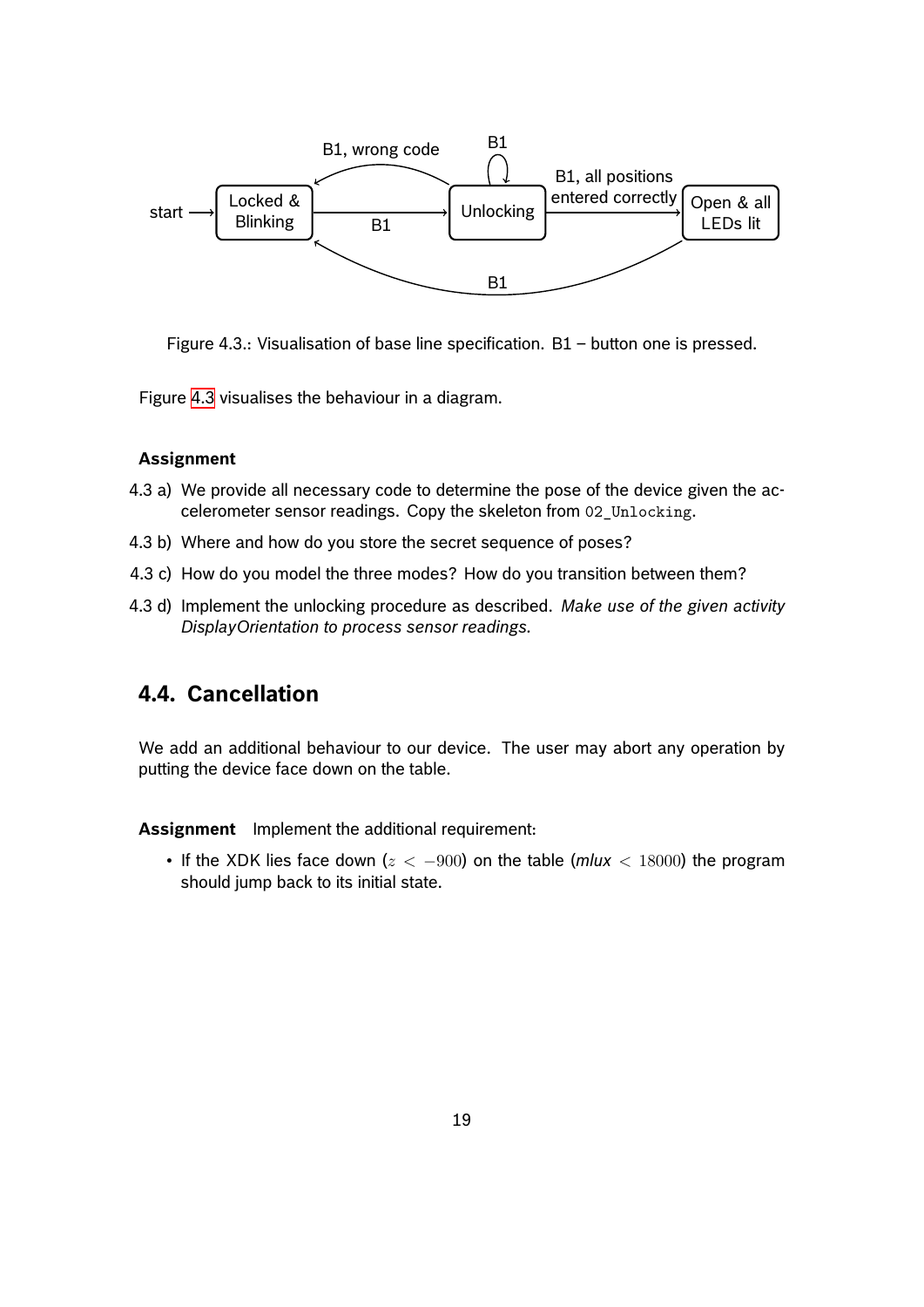

Figure 4.4.: Visualisation of the full specification. B1 – button one is pressed, B2 – button two is pressed,  $R$  – reset by placing device face down on the table.

#### <span id="page-19-1"></span>**4.5. Full Specification – User Defined Secret Code**

<span id="page-19-0"></span>Once the device is unlocked the user may set her own secret. The secret sequence may contain up to 8 poses (or less). Entering the poses works analogously to the unlocking phase. Pressing button two after entering some poses saves the sequence and returns to the locked mode. The user may also choose to simply lock the safe again without changing the code. Make sure that the current secret remains unchanged if the user aborts the process of setting a new secret. Figure 4.4 shows a diagram with all possible transitions between modes.

**Assignment** Finish the implementation of the vi[rtua](#page-19-1)l lock according to the given specification.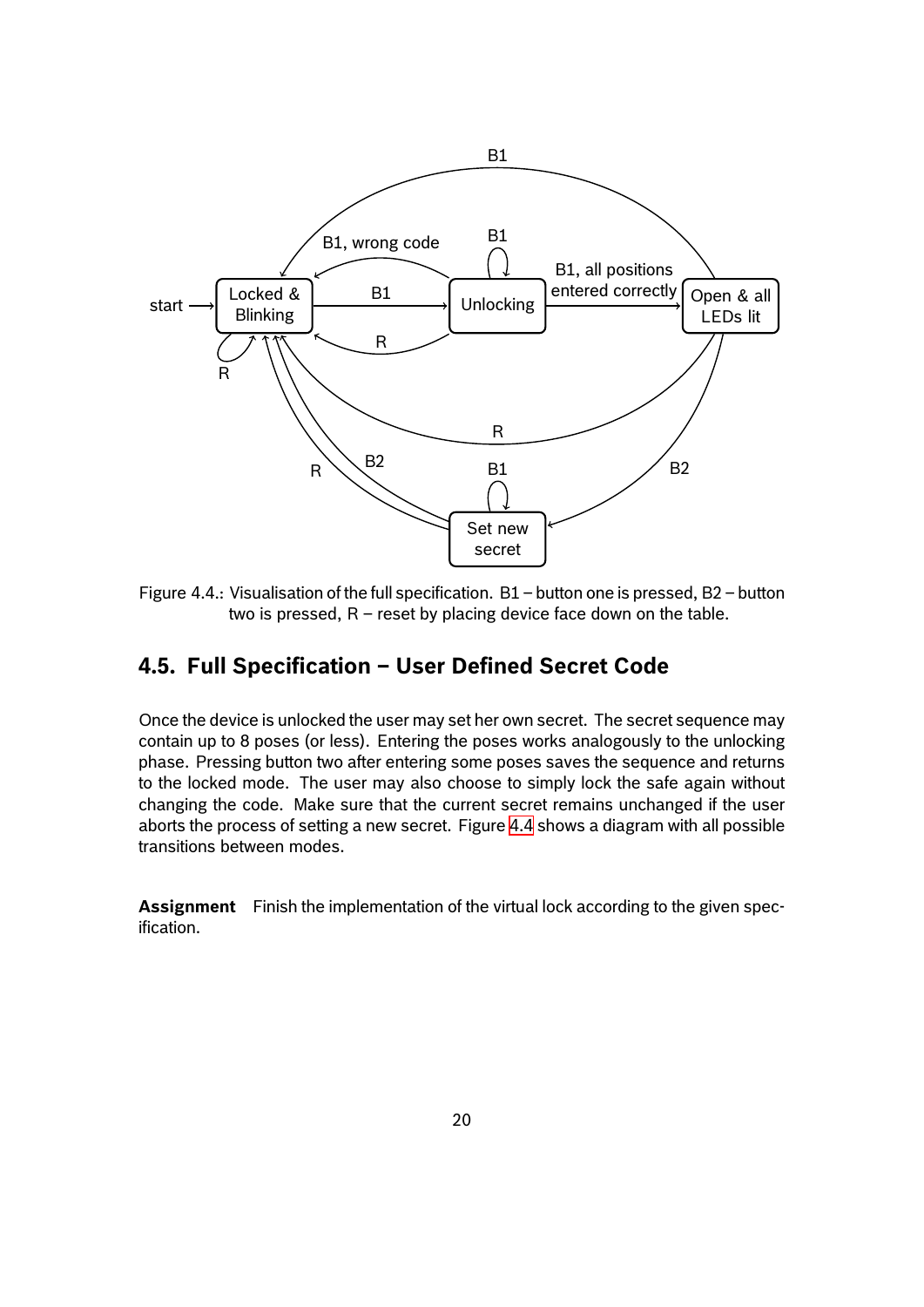### **4.6. Bonus: a Change Request Comes in…**

<span id="page-20-0"></span>Now that we have implemented the full specification we are done. So it seems. An expert evaluates our lock and reports that it reveals too much information to an attacker. Since it fails on the first incorrect input and immediately goes to locked mode the secret may be guessed with at most three attempts per position. In order to prevent this information leak the unlocking phase is redesigned as follows:

- In the unlocking phase, keep reading poses entered with button one.
- Only when button two is pressed make a transition to one of the two possible successor modes, depending on whether the input was correct.

**Assignment** Correct your implementation accordingly.

### **4.7. Retrospect**

<span id="page-20-1"></span>Our example demonstrated the **integration** of a *Blech* application on a HW/SW platform. We have used the Bosch XDK as the hardware platform. Mita was used to specify the software runtime. The runtime periodically provides inputs to our *Blech* program and interprets its outputs.

*Blech* was used to implement the logical steps of our application. **Stepwise behaviour** is implemented inside subprograms that we call *activities*. An activity may pause its control flow with the await statement. Executing an activity from one pause to the next is what we call a *reaction*. In Sect. 4.2 we have started out with the simplest stepwise behaviour: counting steps and inverting the LEDs upon every fifth step.

In the next section we started to introduce different **modes of operation**<sup>1</sup>. Our virtual lock could progress from an initial m[ode](#page-16-0) to a mode where the user is entering the secret key and upon success a final mode was reached that indicated that the lock is open. Towards the end of the tutorial we added more modes, refined their behavi[ou](#page-20-2)r and added more transitions between these modes.

Our main tool to build complex behaviours from simple ones is **composition**. The most obvious form of composition is sequential composition. Using synchronous **preemptions** we may skip part of a sequence or jump back to the beginning of a sequence. This was particularly useful in Sect. 4.4. Finally, we have used the cobegin statement to express **concurrent composition**. It allows to combine behaviours that happen in the same reaction. For example, in the unlocking mode the device had to indicate its

<span id="page-20-2"></span><sup>&</sup>lt;sup>1</sup>The SCODE method [1] may help you to [iden](#page-18-0)tify what are the modes of operation in a given system. Once these are known, *Blech* offers the means to implement the modes and transitions between them in a straightforward way.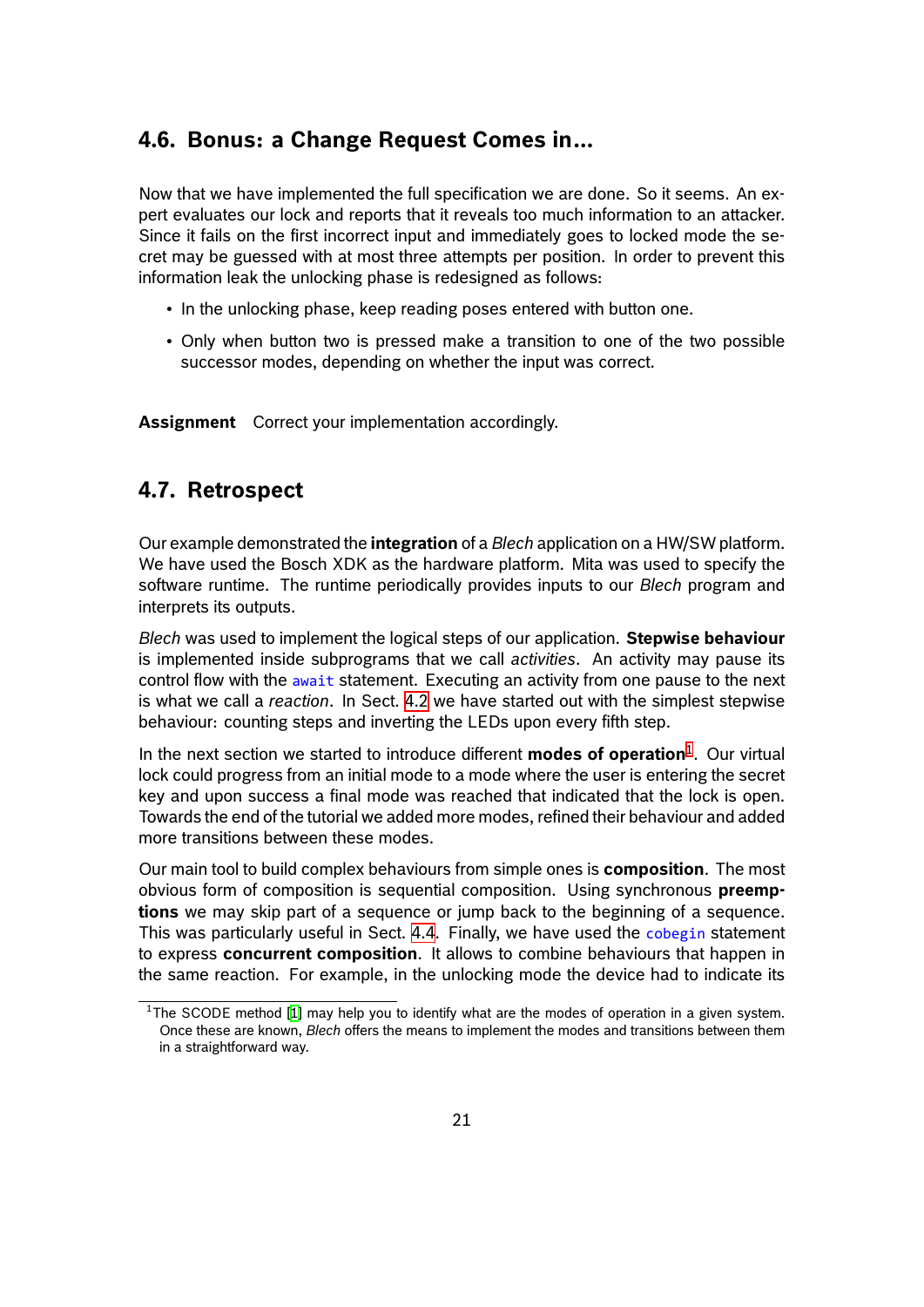pose through its LEDs while also accepting user input and checking its correctness. The cobegin statement gives us the flexibility to decide which of its branches must finish execution (strong branches) and which may be aborted at the end of a tick (weak branches).

We use activities to **encapsulate** stepwise behaviour and we use function to encapsulate complex expressions or sequential algorithms. Structuring our program using manageable subprograms facilitates the separation of concerns, allows for modular composition of software and increases maintainability. For large projects this means different teams can develop different parts of a system concurrently and independently as long as the interfaces of these parts are clearly defined.

By design *Blech* **does not have global mutable variables**. Instead the programmer uses parameter lists to pass data in and out of subprograms. In particular, parameters are grouped in an *input* (read-only) and an *output* (read-write) list. This clearly documents what a caller may expect the callee to do with the data. The automated *causality analysis* leverages this information to ensure **consistency of data** between concurrent branches. This makes handling shared variables trivial. Write-write conflicts between concurrent branches are automatically flagged by our compiler. The same is true for read-write cycles (causality cycles). These can be resolved using previous values of input arguments. Since the concurrent composition is **deterministic**, *Blech* programs can be tested with **reproducible** outcomes.

Using this small example we hope to have demonstrated how *Blech* addresses typical challenges in embedded software development, cf. Chapter 2. In the following, we discuss further potential applications of *Blech* and give an outlook of what may be added to the language to leverage its full potential in the future.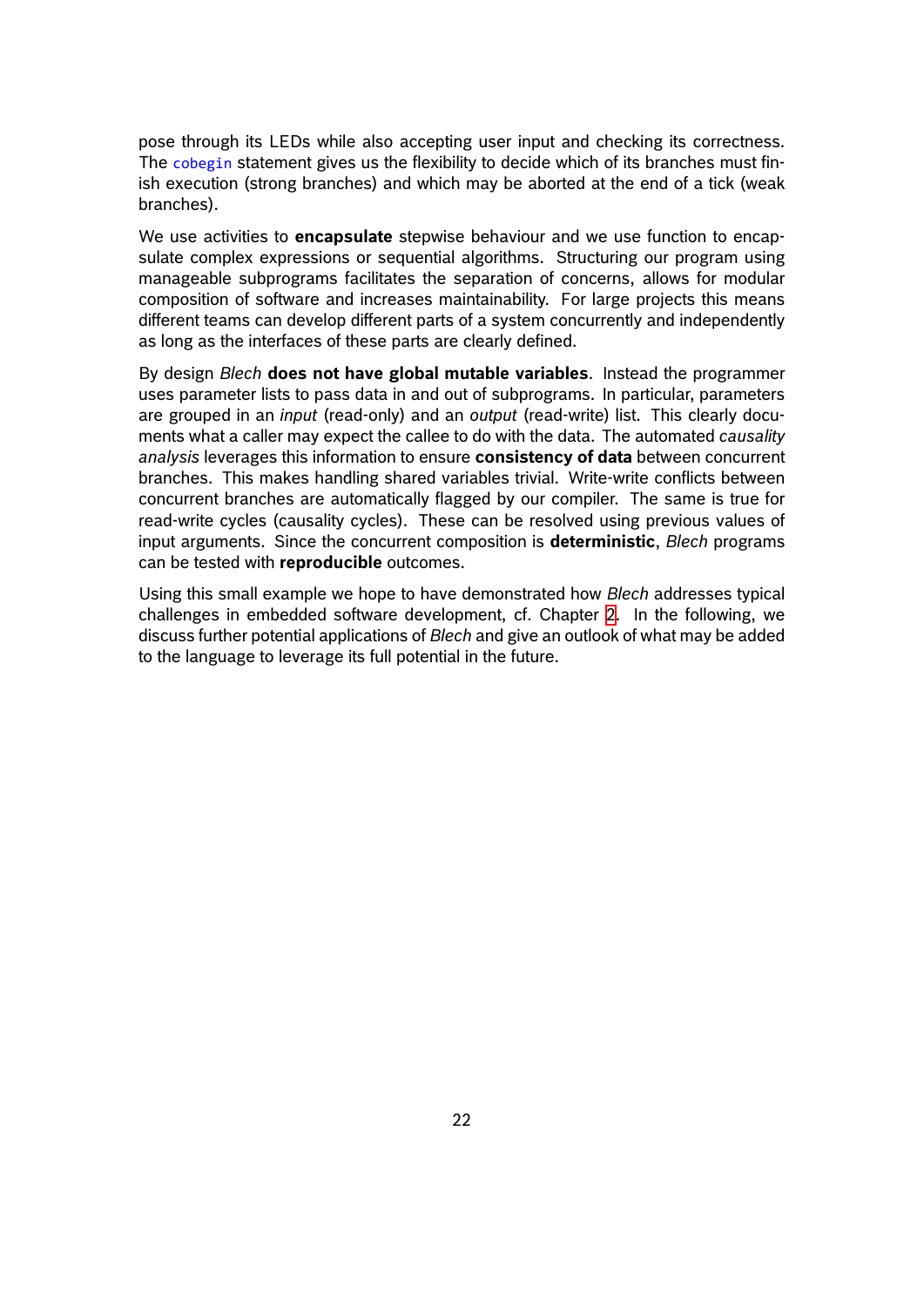### <span id="page-22-0"></span>**5. Scope of** *Blech*

Our example in the previous chapter illustrated how the *Blech* language can beneficially used in the embedded systems context. The virtual safe lock, of course, is not a real product. It illustrates how a software product on the Bosch XDK might be developed. However, it is important to stress, that the *Blech* language is in no way tied or limited to a specific platform or product area. Here we give a few pointers into different product areas where *Blech* could substantially improve software development.

#### <span id="page-22-1"></span>**5.1. In scope**

Today, embedded software is an integral part of all sorts of products. Prominent examples from the automobile industry include electronic control units for all sorts of car components such as the engine, brakes, steering, bodywork electronics or multimedia. In the same way, software is used to control smart home appliances or power tools. Building technology comprises hazard recognition, public address systems, heating or air-conditioning which all are controlled by a software system. Digitalisation in factories, commonly referred to as Industry 4.0, is largely based on adding software systems to machines or produced items in order to monitor or control them. In the same way all the things and gateways in an Internet-of-things architecture rely on software embedded into them.

In all these examples we find commonalities: the software reacts to external inputs in the form of sensor samples or other triggering events. The result of a computation step is some sort of information or command for the environment. Often decisions made during the reaction step are based on the internal state or mode of operation of the software. In such situations *Blech* helps to introduce abstractions and increase maintainability and flexibility of the software.

Note that it does not matter whether the implemented functionality is "close to the hardware" such as an operation on memory buffers triggered by an interrupt, or whether it is a "high level" functionality such as a controller of an infotainment system which decides which menu to display next to the user. It is the *reactive behaviour* of the functionality that is relevant for *Blech*.

The language is designed to meet tight memory and execution time constraints which often are imposed by safety critical real-time systems.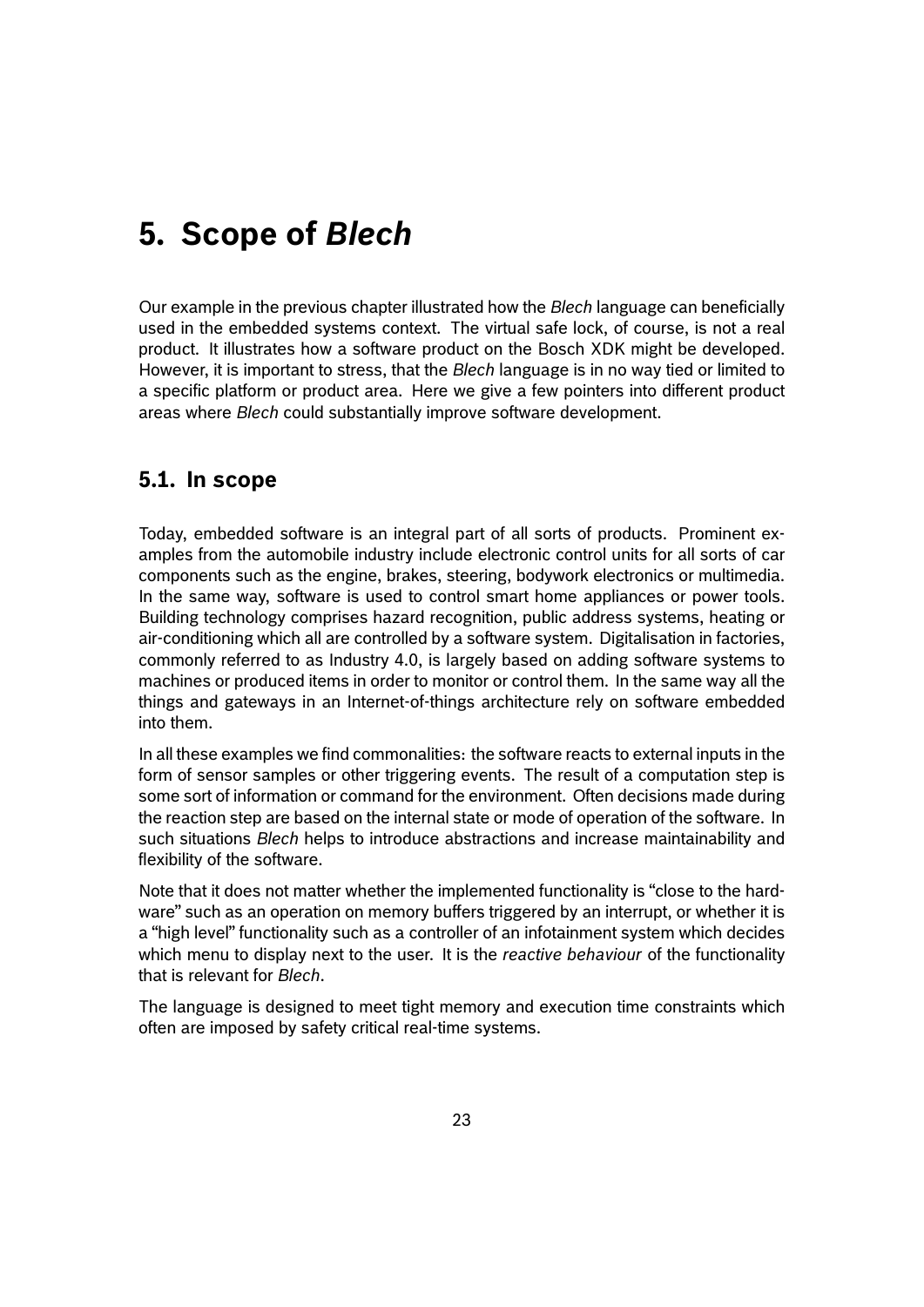#### <span id="page-23-0"></span>**5.2. Out of scope**

By design *Blech* precludes asynchronous communication between its activities. *Blech* programs thus may be part of a "globally asynchronous locally synchronous" (GALS) architecture but they cannot replace the asynchronous middleware which is needed to connect the synchronous "islands".

Another key design choice in *Blech* is to preclude dynamic memory management. This provides us with guarantees which are needed to build safety-critical systems. However it prevents us from building data intensive applications which require data structures *of arbitrary size* natively in *Blech*.

Finally, our concurrency mechanisms allow only a static branch structure as well. This means we cannot spawn worker threads whose number depends on the given input. A typical scenario where this is needed is graphics processing where a program running on a GPU may start as many workers as there are rows in a given matrix.

Note, that these software systems are excluded as a consequence of *Blech*'s design. This is because they are examples taken from domains which are not addressed by *Blech*. We strongly believe that there cannot be a unique language for all sorts of software domains which provides all the necessary abstractions and performance and at the same time guarantees a safe code generation and deterministic execution. Today's complex software products often cover a wide range of domains and for each domain the appropriate technology should be used. This is reality in every modern desktop computer: its chipset firmware is written in the appropriate assembly language, operating system primitives are written in C, native applications often use C++ while additional desktop apps may be written in C# or Java; finally web applications will use JavaScript or TypeScript, for example. The same is true for smart phones or tablets. Also we see this trend in complex cyber-physical systems which cross a spectrum of domains: from controlling individual valves and electric drives to complex layered control algorithms, planning and reasoning algorithms and finally communication to other machines or the internet. Each task needs a suitable technology. *Blech* is tailored to be one of them.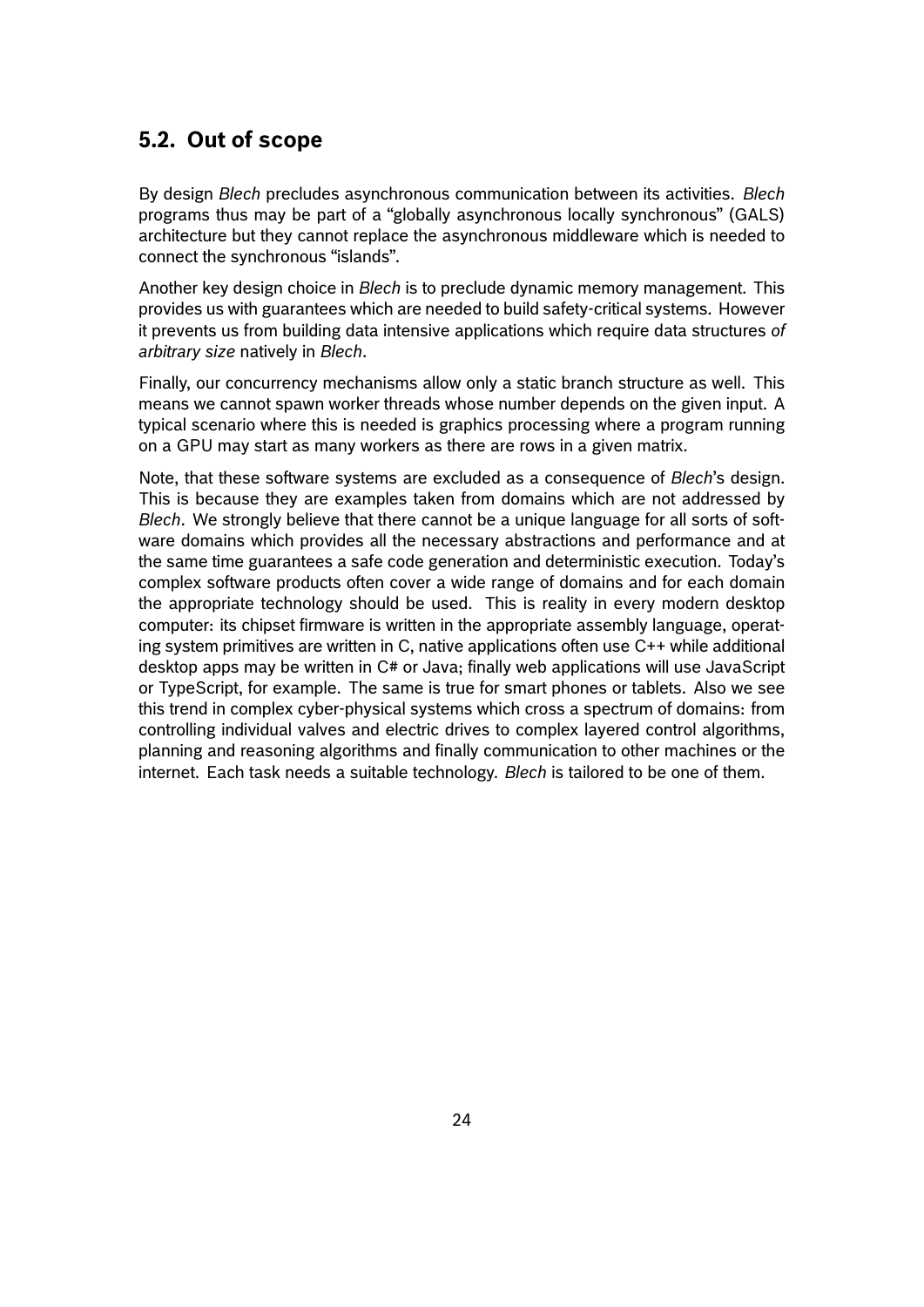### <span id="page-24-0"></span>**6. Available Technology**

The chapter deals with the most obvious question about *Blech*: why do you invent a new language instead of simply using XYZ? Of course, embedded systems are developed for decades and there is a large number of languages already in place. We briefly mention the most popular ones and highlight where the difference to *Blech* is.

### **6.1. The Classics**

<span id="page-24-1"></span>Hopefully, we have convinced the reader by now that *Blech* offers constructs and guarantees not easily achievable directly in C. It should be clear that our code generation (that emits C code) does more than just expanding a few extra macros. However C++ is often called for when C is considered insufficient. We argue that C++ does not achieve the desired benefits in *embedded software*. While it offers namespaces and classes that allow to better separate individual parts of the software, there are no mechanisms that support the reactive and concurrent nature of the embedded applications considered here.

Ada explicitly addresses embedded programming by providing custom sized data types and a strict type system. Furthermore it offers concurrency as a native language mechanism. However its concurrent entities called *tasks* need to be manually orchestrated. Synchronisation mechanisms have to be correctly used by the programmer to ensure a dead-lock free and race-condition free execution.

Finally the Rust language offers mechanisms to guarantee a deterministic, race and dead-lock free execution of concurrent programs. Yet the purpose of concurrency in Rust is not to decompose a software into concurrent, reactive components as we described in Sect. 2.2. It is used to allow passing information (shared state) among asynchronously running threads. Rust accomplishes its goal well but it is a different goal.

### **6.2. Model-[ba](#page-5-2)sed engineering**

<span id="page-24-2"></span>Engineers often use models to develop a solution to a problem. In control oriented domains this model includes the physical behaviour of the plant to be controlled and the controller itself. The idea of model-based engineering is to reuse that model which was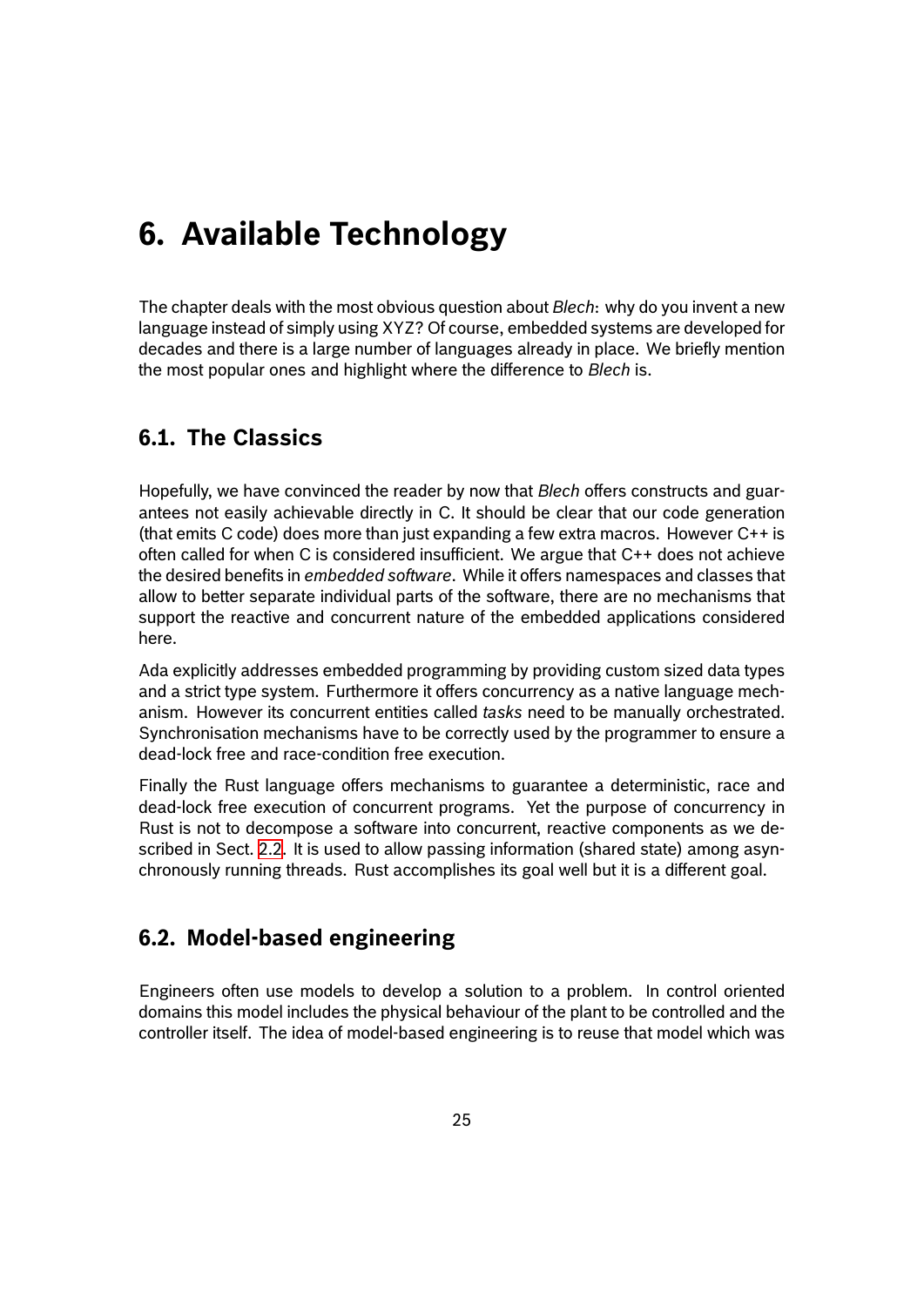used in the design phase for the subsequent programming phase. Various tools exist to support this approach.

Simulink is a tool that originally was developed to simulate the behaviour of continuous systems described by differential equations. Today it also allows to model discrete-time systems. Special extensions allow to generate executable C code from discrete-time controller models. Additional extensions provide an automata modelling mechanism. The automaton outputs its current state which is used by other blocks to enable or disable some of their functionality. Although Simulink allows to specify the behaviour of blocks using MATLAB script, it is not an IDE in the classical sense: typical tasks of software development such as refactoring are not directly supported by Simulink.

ASCET is another tool for embedded software development, especially for safety-critical software in the automotive domain. Originally, ASCET tried to abstract from C source code by presenting graphical representations of the code to the programmer. Thus in general it is geared more towards programming and less to modelling and simulating of physical processes.

Scade is a tool based on the synchronous language Lustre. It provides a graphical frontend for this data flow oriented language. Automata models may be used similarly to Simulink. Scade has a certified code generator which makes it a popular tool in particularly safety critical domains such as avionics.

All three tools are useful in specific areas of development but we feel they do not fit our goals well. Our goal was to have an imperative programming language—the tool of an embedded developer—enriched with synchronous control flow statements. This allows the programmer to describe behaviour in terms of sequences and concurrent compositions thereof. To better understand this, simply imagine programming our virtual lock in terms of Moore machines with nodes that solve equations on data streams.

Further more, it is important to stress that not every embedded system is developed according to a model-based engineering approach. Thus these tools are not applicable or simply too expensive in many product areas.

In areas where they are applied we see a tendency to use "one tool to rule them all": for example we often find Simulink models that not only include the actual controller but all sorts of software components around it that do not benefit from a physics simulation. Instead those parts complicate the software development process in terms of reusability, portability, versioning, maintainability and control over the generated code. We believe a more viable approach is to write software in an actual programming language such as *Blech*. This software can then (automatically) be wrapped inside an Functional Mock-up Unit to simulate its interaction with a plant model in Simulink or Modelica, for example.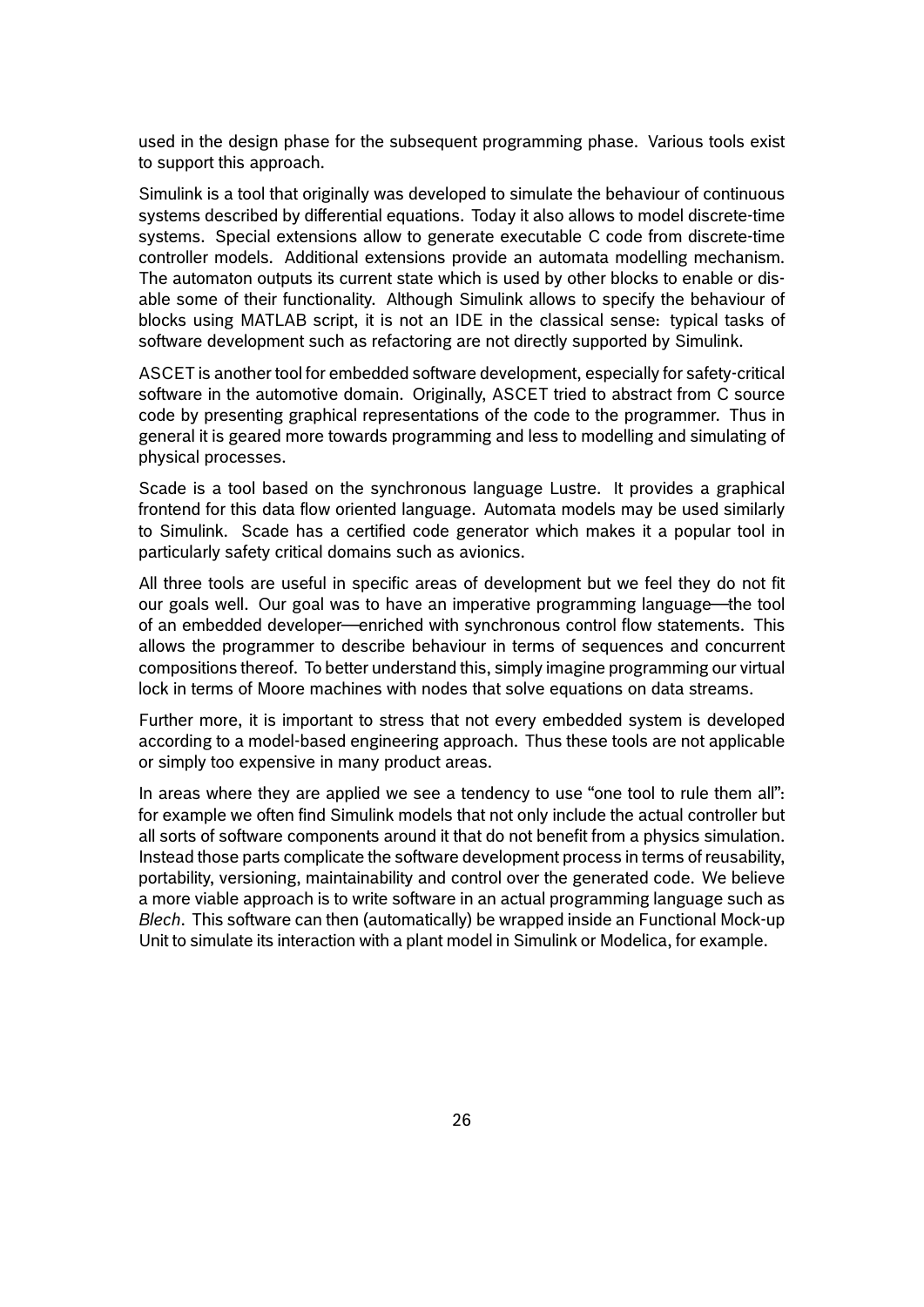### **6.3. Academic Languages**

<span id="page-26-0"></span>Synchronous programming as we advocate it has a long history already [2]. However, it was rooted in engineering disciplines and initially focused on hardware design. From the software perspective this brought severe limitations: only recently [4] a synchronous language was enabled to update a mutable variable more than once within [a](#page-29-0) reaction.

SCCharts is an actively developed language. Its programs are represented by a state chart notation and by a textual description. The key difference wit[h](#page-29-1) *Blech* is that in SCCharts the programmer has to model control flow using states and transitions. Every operation is expressed as either a side-effect of a transition between two states or as an action upon entry, exit or reactivation of a state. *Blech* instead uses the usual control flow statements known from standard imperative programming and extends the set of statements to express reactions, synchronous concurrency and preemptions. Thus the languages feel very different from a practical software engineering perspective.

Lustre is the textual language upon which the Scade tool was built, see above.

Céu has been designed in the tradition of Esterel as an imperative synchronous language. But although it allows the concurrent composition of blocks as we do with cobegin, Céu carries out no causality analysis and simply executes a step in every block in lexicographical order. While this seems like a little difference it has great impacts on the design of the language and the programs written in it. Céu does not care whether two branches overwrite each others shared variables. It also has no notion of a read-write cycle. Moving the branches (in a refactoring step) may change the behaviour of the Céu program—this cannot happen in *Blech*.

Despite many crucial differences, clearly the development of the *Blech* language has been influenced by all these languages.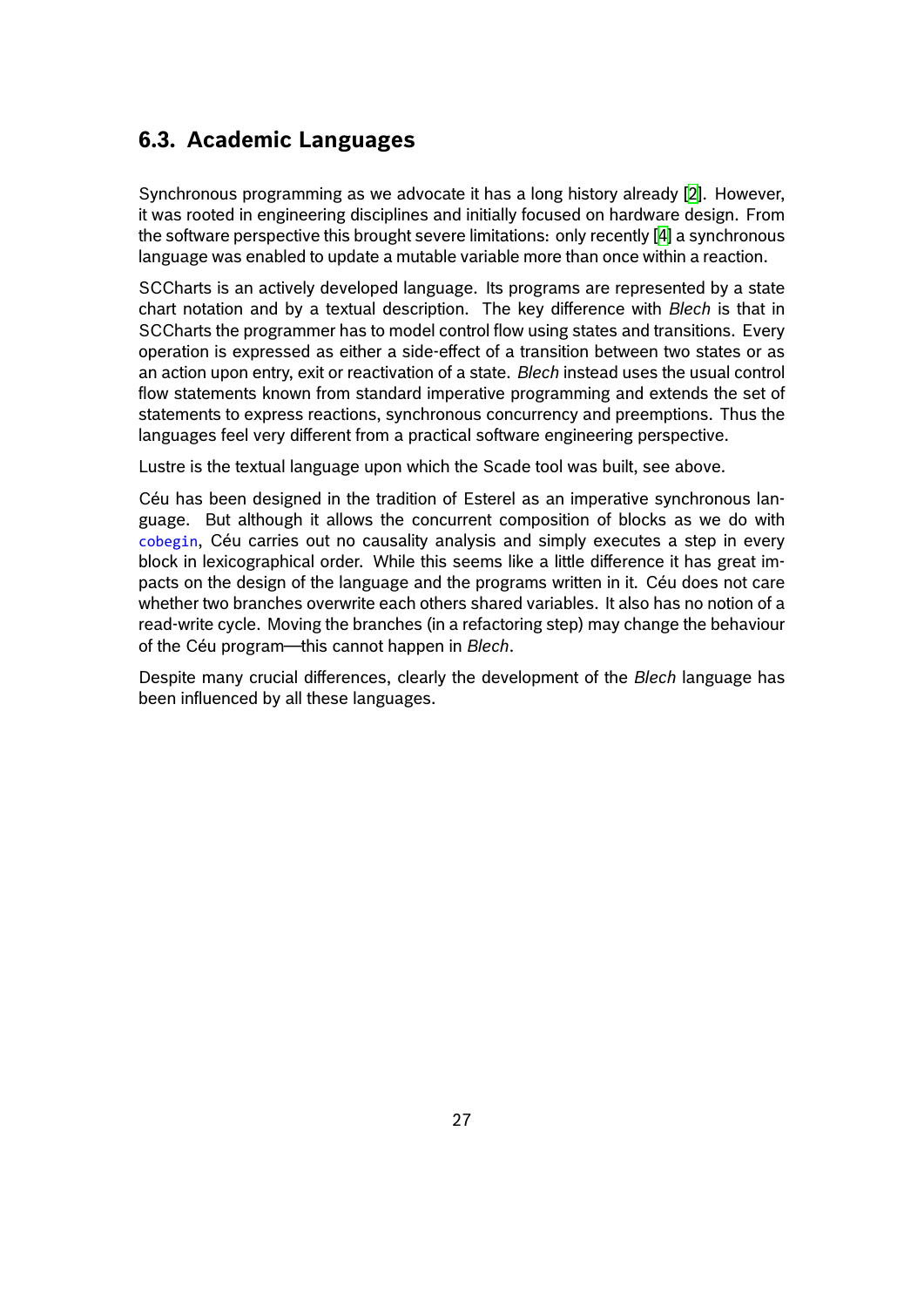# **7. Outlook**

Here we briefly give a list of features that we have conceptually developed but not yet fully implemented in our compiler or other tooling. Our intention is to give an impression on what other benefits *Blech* may bring besides what was discussed specifically in this tutorial.

We invite everyone who is interested to collaborate with us and profit from all of these possible features! Remember that in open source projects naturally those features emerge fast which most people are working on.

Further details on the individual topics may be found in the language evolution  $(https://$ www.blech-lang.org/docs/language-evolution/) or blog (https://www.blech-lang. org/blog/) sections of the *Blech* website. Feel free to get involved in the discussions on Github issues, Slack, the mailing list, or simply drop us an e-mail.

- 1. Multi-clock *Blech* [and parallel programming](https://www.blech-lang.org/docs/language-evolution/)
- 2. [Comp](https://www.blech-lang.org/blog/)leting synchronous control flow
	- Error handling
	- Preemption handling and clean-up code
	- Communicating events with signals
- 3. Completing data types for synchronous programming
	- Enumeration types
	- References and reference types
	- Physical dimensions
	- Generic data types
	- Strings
- 4. Module system
- 5. Testing
	- Host versus target development
	- Unit testing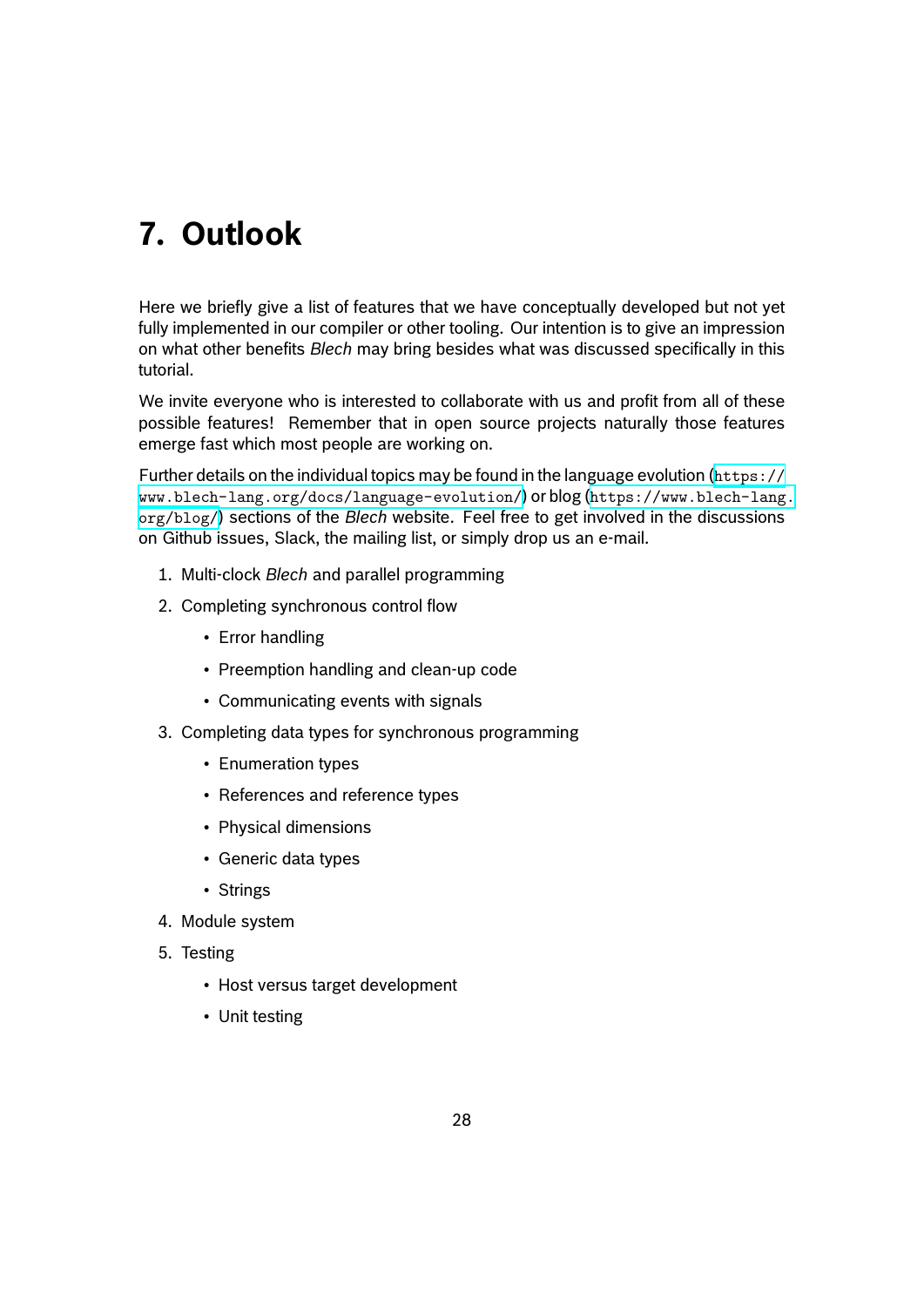- Regression tests
- Software in the loop
- 6. Tooling
	- Debugging
	- Build process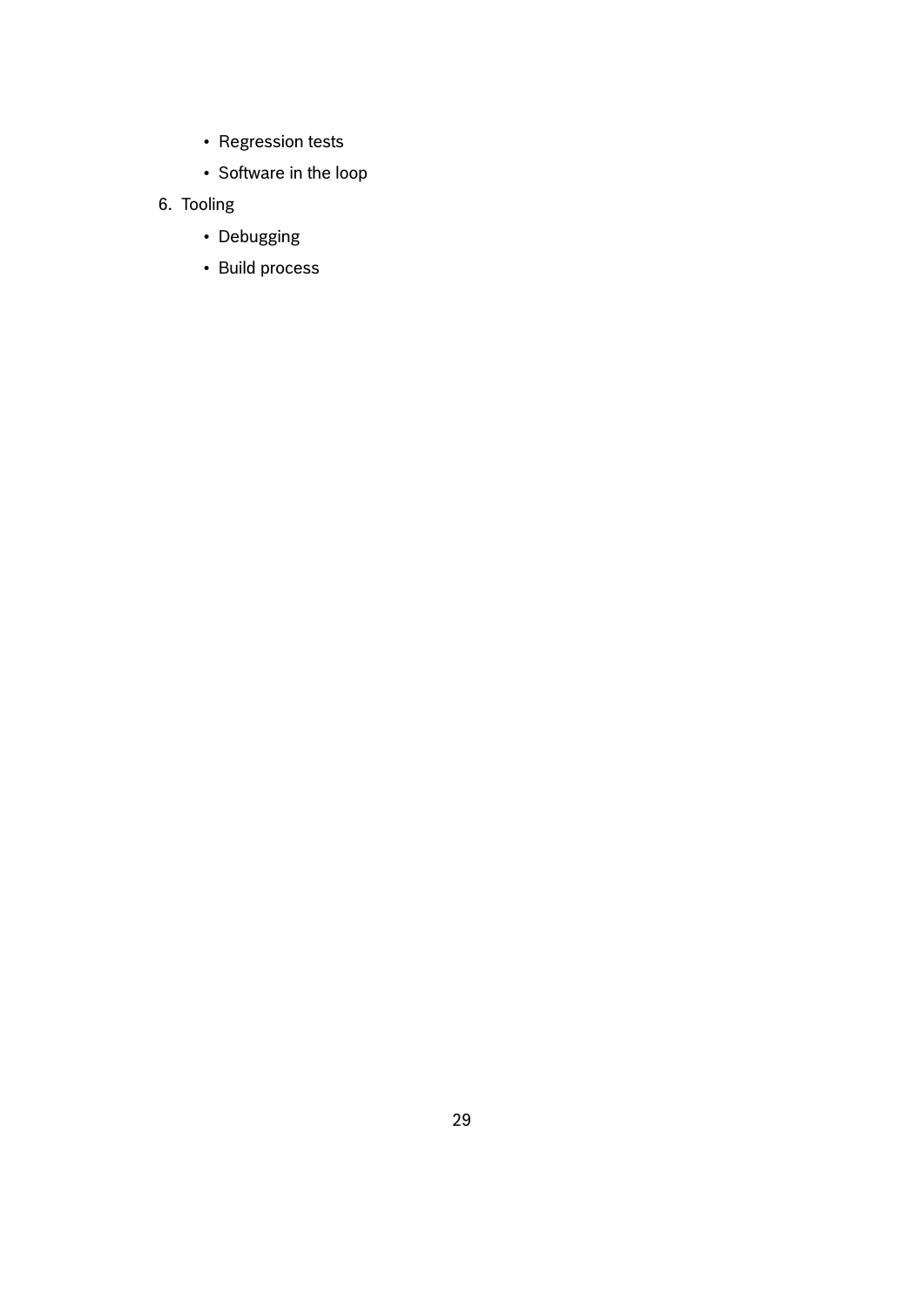### **Bibliography**

- [1] The SCODE method. https://www.etas.com/en/products/ scode-analyzer-scode-methode.php. Accessed: 2019-09-06.
- [2] Albert Benveniste, Paul Caspi, Stephen A. Edwards, Nicolas Halbwachs, Paul Le Guernic, and Robert de Simone. The sync[hronous languages 12 years later.](https://www.etas.com/en/products/scode-analyzer-scode-methode.php) *Pro[ceedings of the IEEE](https://www.etas.com/en/products/scode-analyzer-scode-methode.php)*, 91(1):64–83, 2003.
- <span id="page-29-0"></span>[3] Robert de Simone, Jean-Pierre Talpin, and Dumitru Potop-Butucaru. The synchronous hypothesis and synchronous languages. In *Embedded Systems Handbook.* 2005.
- <span id="page-29-1"></span>[4] Reinhard von Hanxleden, Michael Mendler, Joaquín Aguado, Björn Duderstadt, Insa Fuhrmann, Christian Motika, Stephen Mercer, Owen O'Brien, and Partha S. Roop. Sequentially constructive concurrency - A conservative extension of the synchronous model of computation. *ACM Trans. Embedded Comput. Syst.*, 13(4s):144:1–144:26, 2014.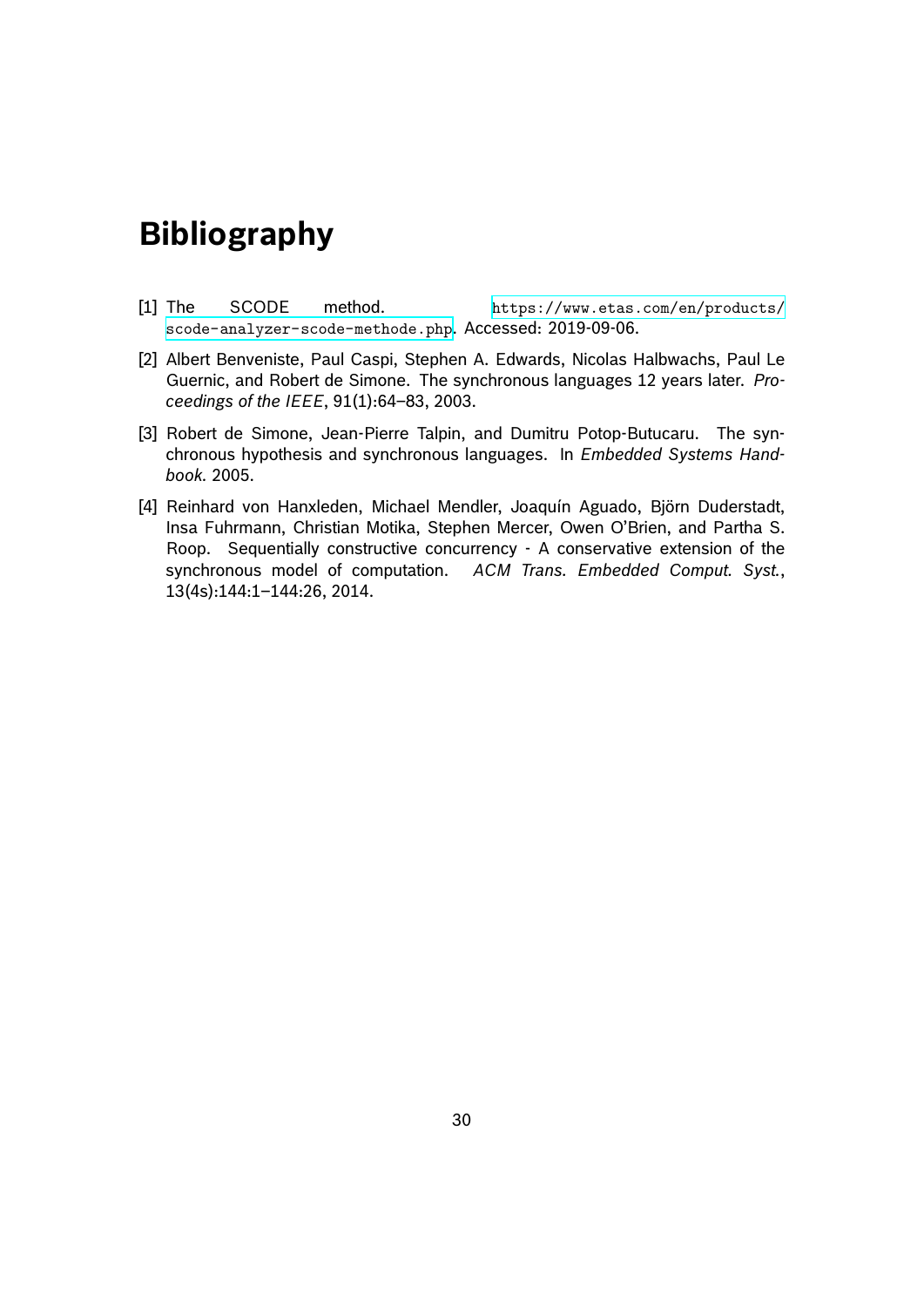### **A. Sample solutions**

**Solution for Section 4.2** The runtime environment is implemented in Mita as follows.

```
1 package main;
2 import platforms.xdk110;
3
4 native unchecked fn blc_blech_virtualSafeLock_tick(blc_entry_x: int32,
5 blc_entry_y: int32,
6 blc_entry_z: int32,
7 blc_entry_pressedOne: bool,
8 blc_entry_pressedTwo: bool,
9 blc_entry_mlux: int32,
10 blc_entry_ledLeft: &bool,
11 blc_entry_ledMiddle: &bool,
12 blc_entry_ledRight: &bool) : void
13 header "blech/virtualSafeLock.c";
14
15 native unchecked fn blc_blech_virtualSafeLock_init() : void
16 header "blech/virtualSafeLock.c";
17
18 var globONEhasBeenPressed = false;
19 var globTWOhasBeenPressed = false;
20
21 every button one.pressed {
22 globONEhasBeenPressed = true;
23 }
24
25 every button_two.pressed {
26 globTWOhasBeenPressed = true;
27 }
28
29 setup led : LED {
30 var right = light_up(color = Red);
31 var middle = light up(color = Orange);
32 var left = light_up(color = Yellow);
33 }
34
35 every XDK110.startup {
36 blc_blech_virtualSafeLock_init();
37 }
38
39 every 100 milliseconds {
40 var x = accelerometer.x axis.read();
41 var y = accelerometer.y_axis.read();
```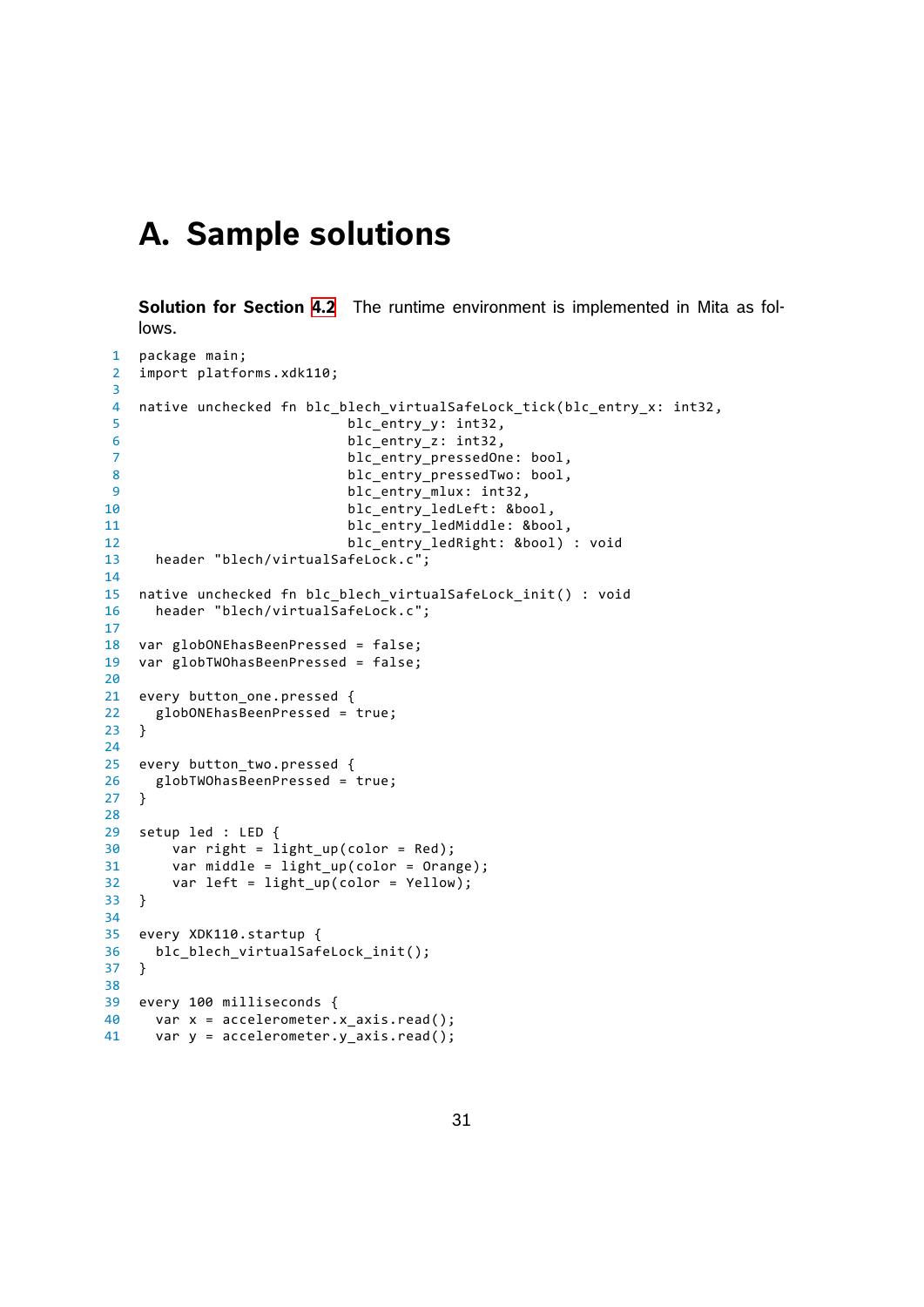```
42 var z = accelerometer.z_axis.read();
43
44 let mlux = light.intensity.read();
45
46 var ledR: bool = led.right.read();<br>47 var ledM: bool = led.middle.read()
47 var ledM: bool = led.middle.read();<br>48 var ledL: bool = led.left.read();
       var ledL: bool = led.left.read();
49
50 blc_blech_virtualSafeLock_tick(x, y, z,<br>51 globONEhasBeenPressed, globTWOhasBeen
         51 globONEhasBeenPressed , globTWOhasBeenPressed ,
52 (mlux as int32),
53 &ledL, &ledM, &ledR
54 );
55
56 globONEhasBeenPressed = false;
57 globTWOhasBeenPressed = false;
58
59 led.right.write(ledR);
60 led.middle.write(ledM);
61 led.left.write(ledL);
62 }
```
The *Blech* program calls a Blink activity which inverts the status of the LEDs every *.*5 s. The delay is achieved by the CountDown activity which terminates after the given number of ticks.

```
1 /// invert LEDs' status values
2 function invertLEDs () (ledLeft: bool, ledMiddle: bool, ledRight: bool)
3 ledRight = not ledMiddle
4 ledLeft = not ledMiddle<br>5 ledMiddle = not ledMidd
       5 ledMiddle = not ledMiddle
6 end
7
8 /// When called, delays execution for a given number of ticks
9 activity CountDown (ticks: nat32)
10 var steps = ticks
11 repeat
12 await true
13 steps = steps − 1<br>14 until steps <= 0 end
       until steps \leq 0 end
15 end
16
17 /// Invert the status of all LEDs every half a second
18 activity Blink () (ledLeft: bool, ledMiddle: bool, ledRight: bool)
19 repeat
20 invertLEDs()(ledLeft, ledMiddle, ledRight)
21 run CountDown(5) // do nothing for 5 ticks = 0.5s
22 end
23 end
24
25 @[EntryPoint]
26 activity XDKBlinking_LEDs (x: int32, y: int32, z: int32, pressedOne: bool,
27 pressedTwo: bool, mlux: int32)
28 (ledLeft: bool, ledMiddle: bool, ledRight: bool)
```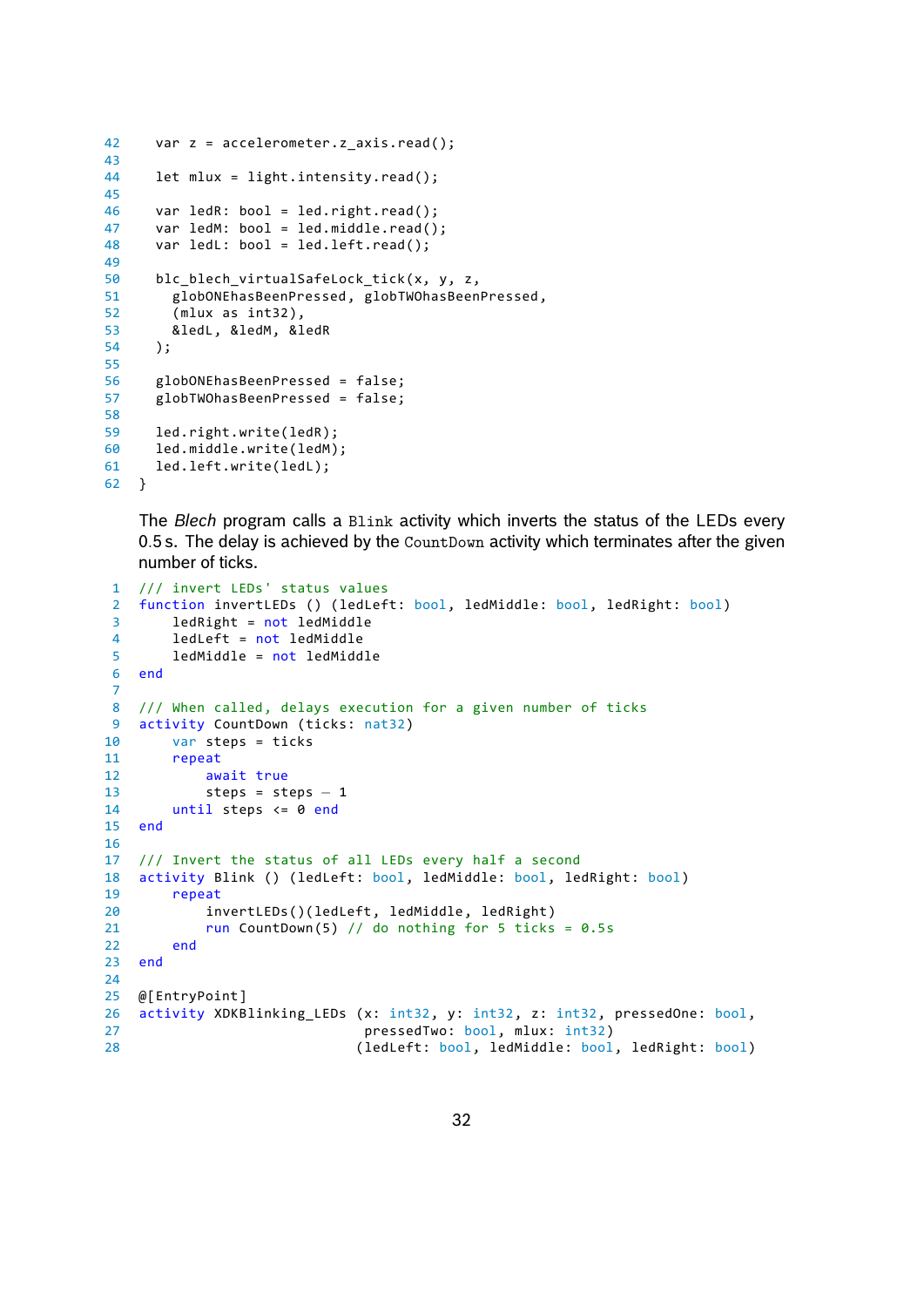**Solution for Section 4.3** Here is the complete listing, including helper functions provided as parts of the code skeleton. The crucial activities to be implemented here were entry, Locked, Unlock, and Success.

```
1 /****************************************************************************
 2 *
Global constants
 3 ***************************************************************************
/
4 const OneG: int32 = 4095 // acceleration value from sensor which we
5 // consider to be at least 1g (gravitation force)
6 const PositionEpsilon: int32 = 400 // 10% epsilon
 7 const Cos45xG: int32 = 2895 // cos(45°) *
OneG = sin(45°) *
OneG
8
9 /// We encode pose information by a prime number encoding
10 /// For example: we represent the XDK standing upright (12 o'clock) as
11 /// NORTH * EXACT = 2 * 11 = 22
12 const UNDEFPOS: nat32 = 1
13
14 const NORTH: nat32 = 2
15 const EAST: nat32 = 3
16 const SOUTH: nat32 = 5
17 const WEST: nat32 = 7
18
19 const EXACT: nat32 = 11
20 const RIGHTOF: nat32 = 13
21 const LEFTOF: nat32 = 17
2223 /// The maximum length of the secret
24 const MAXLEN: nat32 = 8
25
26
27 /****************************************************************************
28<br>29
    * Helpers
29 ***************************************************************************
/
30 /// invert LEDs' status values
31 function invertLEDs () (ledLeft: bool, ledMiddle: bool, ledRight: bool)
32 ledRight = not ledMiddle
33 ledLeft = not ledMiddle
34 ledMiddle = not ledMiddle
35 end
36
37 /// indicate succesfully entered secret
38 function successToLEDs () (ledLeft: bool, ledMiddle: bool, ledRight: bool)
39 ledRight = true
40 ledLeft = true
41 ledMiddle = true
42 end
43
44 /// true if the device is put face down on the table
45 function faceDownOnTheTable(z: int32, mlux: int32) returns bool
```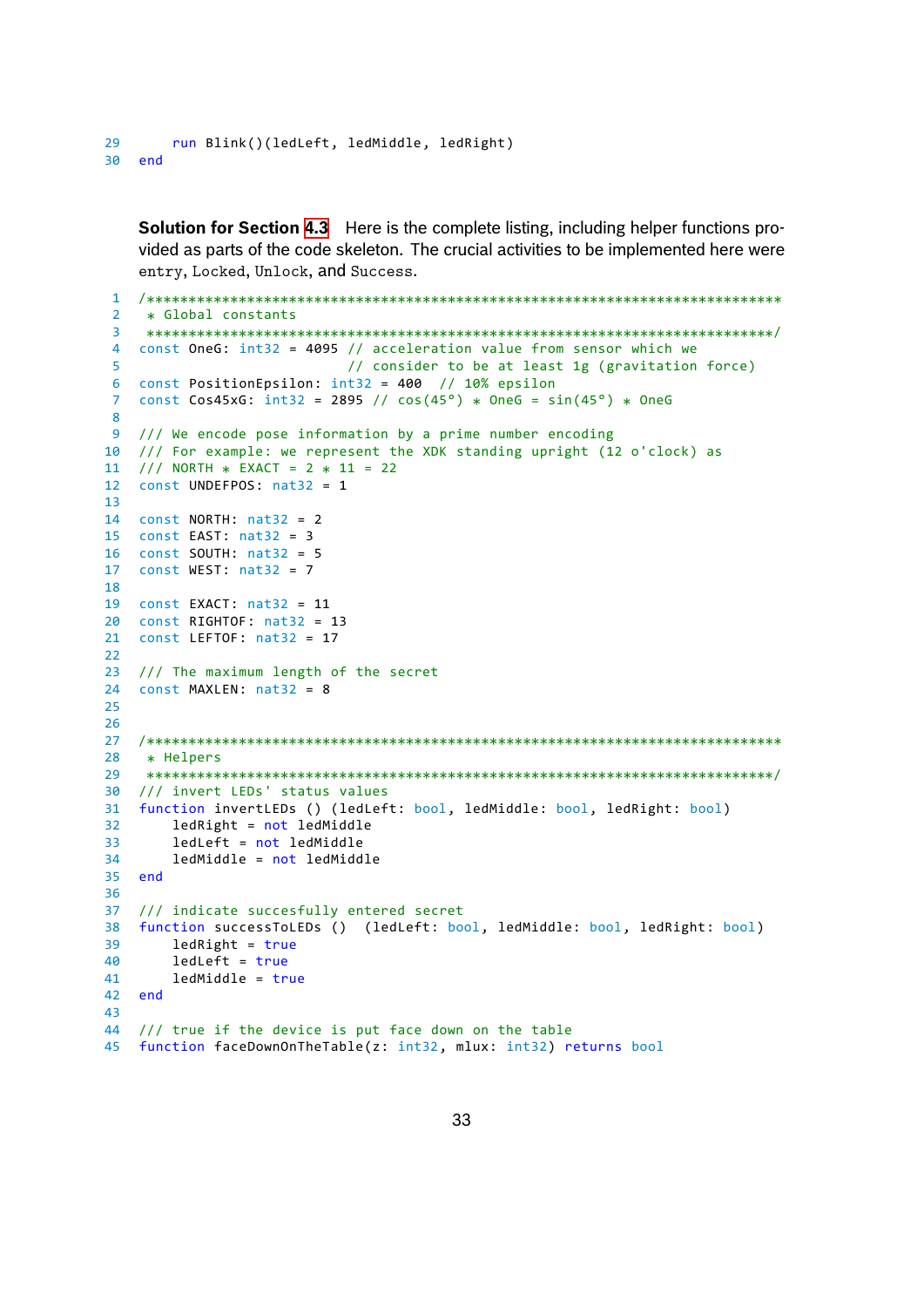```
46 return mlux < 18000 and z < −900
   end
48
49 /// value is +− PositionEpsilon around point
   function around (v: int32, p: int32) returns bool
51 // abs(p−v) <= epsilon
       if v \leq p then53 return p−v <= PositionEpsilon
54 else
55 return v−p <= PositionEpsilon
       end
57 end
58
59 function isExact (nearG: int32, nearZero: int32) returns bool
60 return nearG >= OneG − PositionEpsilon
          and around(nearZero, 0)
62 end
63
64 function isRightOf (opposite: int32, adjacent: int32) returns bool
65 return OneG > opposite
66 and opposite > Cos45xG
67 and PositionEpsilon < adjacent
68 and adjacent < Cos45xG
69 end
70
71 function isLeftOf (opposite: int32, adjacent: int32) returns bool
72 return isRightOf(opposite, −adjacent)
   end
74
75 /// Determine proximity of given vector to South direction
76 function isSouthAligned (x: int32, y: int32) returns nat32
77 if isExact(x, y) then
78 return EXACT
79 elseif isRightOf(x, y) then
80 return RIGHTOF
81 elseif isLeftOf(x, y) then
82 return LEFTOF
83 else
84 return UNDEFPOS
85 end
86 end
87
88 /// point symmetric to isSouthAligned
89 function isNorthAligned (x: int32, y: int32) returns nat32
90 return isSouthAligned(−x, −y)
   end
92
93 /// map to isSouthAligned by rotation
94 function isEastAligned (x: int32, y: int32) returns nat32
95 return isSouthAligned(−y, x)
   end
97
98 /// point symmetric to isEastAligned
99 function isWestAligned (x: int32, y: int32) returns nat32
```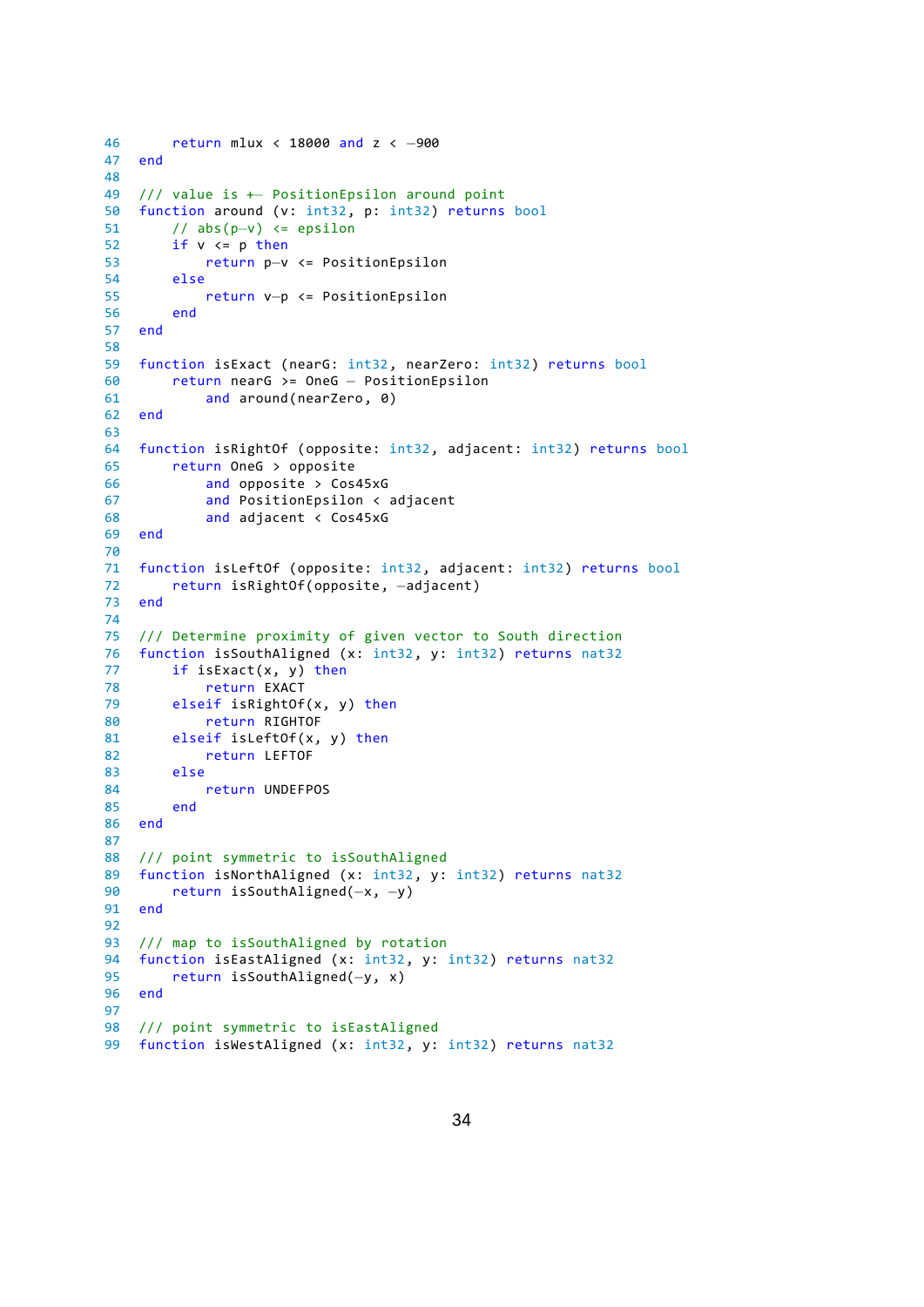```
100 return isEastAligned(−x, −y)
101
102
103 /// Determines the XDK's pose given the x and y values of the accelerometer
104 function determineOrientation (x: int32, y: int32) returns nat32
105 // check every direction and take the first that gives a defined
        alignment
106 var alignment = isNorthAligned(x, y)
107 if UNDEFPOS != alignment then return alignment * NORTH end
108 alignment = isEastAligned(x, y)
109 if UNDEFPOS != alignment then return alignment * EAST end
110 alignment = isSouthAligned(x, y)
111 if UNDEFPOS != alignment then return alignment * SOUTH end
112 alignment = isWestAligned(x, y)
113 if UNDEFPOS != alignment then return alignment * WEST end
114 return UNDEFPOS
115 end
116
117 /// Given a pose sets LED to reflect the alignment
118 function poseToLED (pose: nat32)
119 (ledLeft: bool, ledMiddle: bool, ledRight: bool)
120 ledMiddle = false
121 ledRight = false
122 ledLeft = false
123 if pose % EXACT == 0 then
124 ledMiddle = true<br>125 elseif pose % RIGHTO
125 elseif pose % RIGHTOF == 0 then<br>126 edRight = true
            ledRight = true127 elseif pose % LEFTOF == 0 then
128 ledLeft = true
129 end
130 end
131
132 /// Given a pose, tells if it is exactly aligned
133 function poseIsExact (pose: nat32) returns bool
134 return pose % EXACT == 0
135 end
136
137 /****************************************************************************
138<br>139
    Misc helper activities
139 ***************************************************************************
/
140
141 /// In every tick: given accelerometer sensor readings
142 /// sets LED to reflect the pose
143 activity DisplayOrientation (x: int32, y: int32)
144 (ledLeft: bool, ledMiddle: bool, ledRight: bool,
145 pose: nat32)
        repeat
147 pose = determineOrientation(x, y)
148 poseToLED(pose)(ledLeft, ledMiddle, ledRight)
149 await true
150 end
151 end
152
```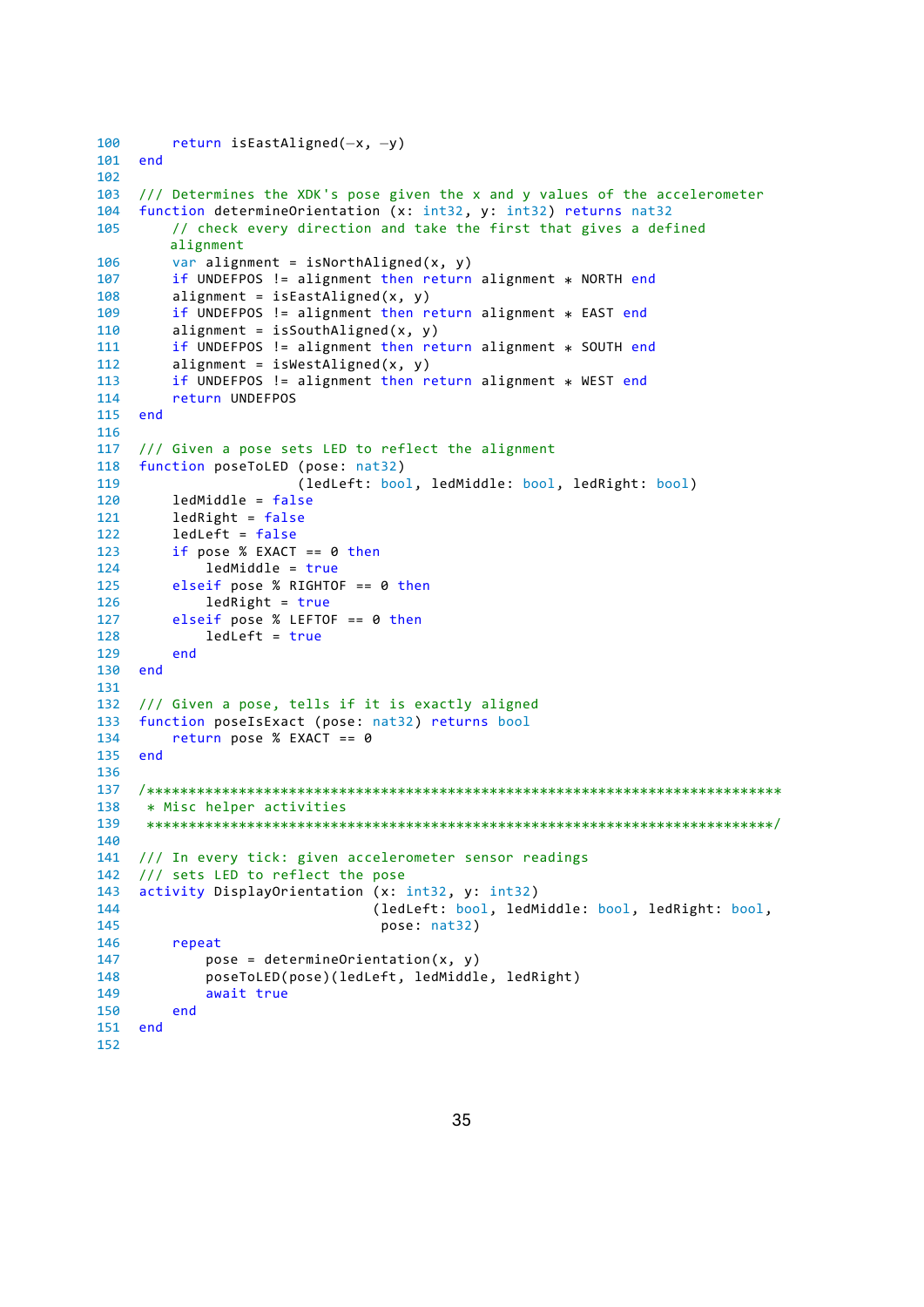```
153 /// When called, delays execution for a given number of ticks
154 activity CountDown (ticks: nat32)
155 var steps = ticks
156 repeat
157 await true<br>158 steps = st
158 steps = steps − 1<br>159 until steps <= 0 end
        until steps <= 0 end
160 end
161
162
163 /// Invert the status of all LEDs every half a second
164 activity Blink () (ledLeft: bool, ledMiddle: bool, ledRight: bool)
165 repeat
166 invertLEDs()(ledLeft, ledMiddle, ledRight)
167 run CountDown(5) // do nothing for 5 ticks = 0.5s
168 end
169 end
170
171 /****************************************************************************
172<br>173
    Activities (representing modes)
173 ***************************************************************************
/
174
175 activity EnterSecret (secret: [MAXLEN]nat32, pose: nat32, pressedOne: bool)
       returns bool
176 var idx: nat32 = 0177 var isOk = true
178 repeat<br>179 aw
           await pressedOne
180 if poseIsExact(pose) then
181 if pose == secret[idx] then
182 idx = idx + 1
183 if idx < MAXLEN and secret[idx] == UNDEFPOS then // guard
       array access
184 idx = MAXLEN // skip the rest
185 end
186 else
187 isOk = false
188 end
189 end
190 // else inexact position, do not evaluate
191 until not isOk or idx == MAXLEN end
192 return isOk
193 end
194
195 /// Contains the process of unlocking the virtual lock
196 /// Returns true iff lock has been opened successfully
197 activity Unlock (x: int32, y: int32, pressedOne: bool)<br>198 (ledLeft: bool, ledMiddle: bool, ledRi
198 (ledLeft: bool, ledMiddle: bool, ledRight: bool)
                  returns bool
200 var secret: [MAXLEN]nat32 = { EXACT * NORTH, EXACT * EAST, EXACT * WEST,
201 EXACT *
SOUTH, UNDEFPOS, UNDEFPOS,
202 UNDEFPOS, UNDEFPOS }
203 var pose: nat32
204 var isOk = false
```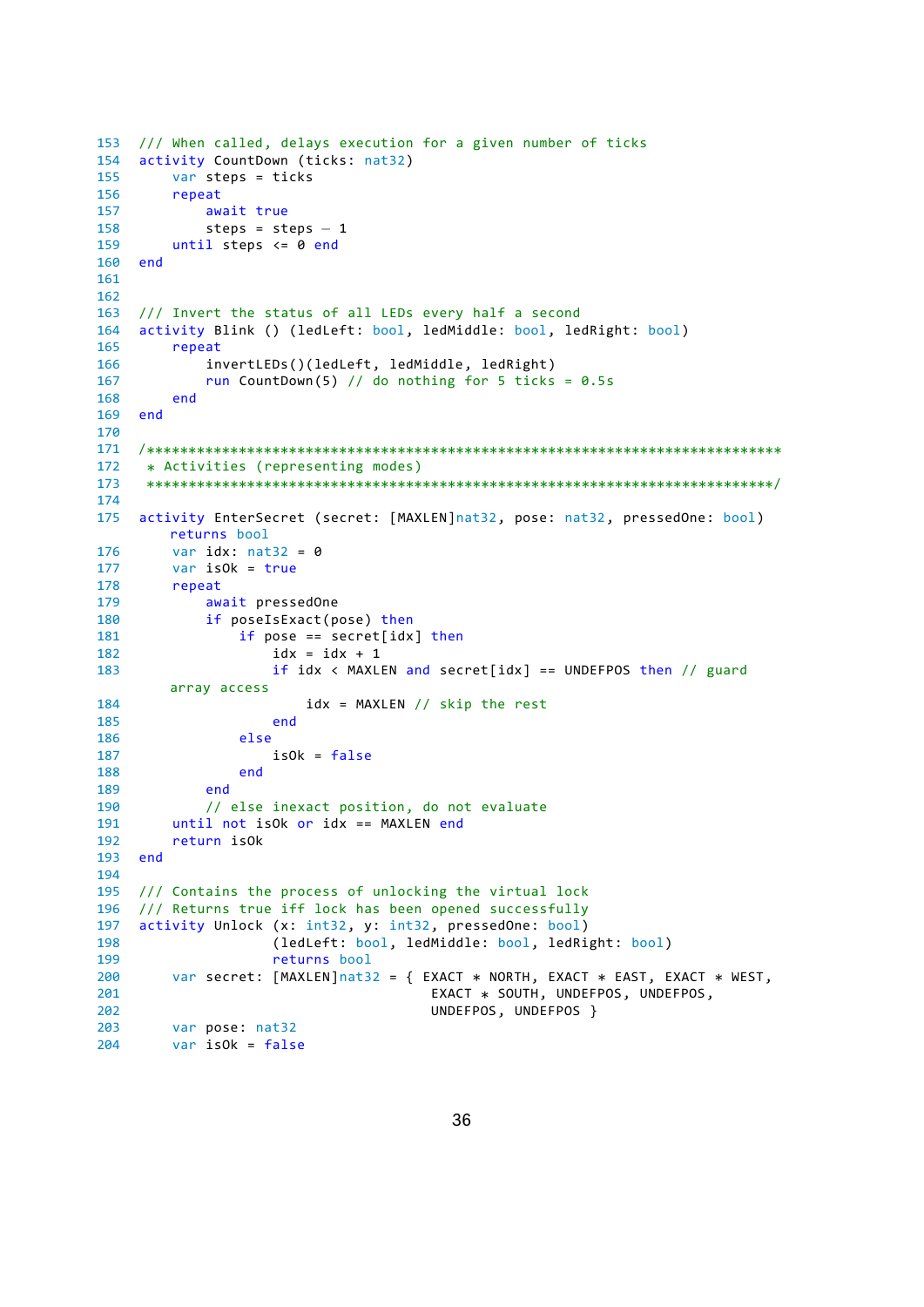```
205 cobegin weak
206 run DisplayOrientation(x, y)(ledLeft, ledMiddle, ledRight, pose)
207 with
208 run isOk = EnterSecret(secret, pose, pressedOne)
209 end
210 return isOk
211 end
212
213 /// In the locked mode, keep blinking until the user presses button 1
214 activity Locked (pressedOne: bool)
215 (ledLeft: bool, ledMiddle: bool, ledRight: bool)
216 when pressedOne abort // Button 1: start unlocking
217 run Blink()(ledLeft, ledMiddle, ledRight)
218 end
219 end
220
221 /// Lock has been successfully opened
222 /// Determine exclusively pressed button
223 activity Success (pressedOne: bool)
224 (ledLeft: bool, ledMiddle: bool, ledRight: bool)
225 successToLEDs()(ledLeft, ledMiddle, ledRight)
226
227 await pressedOne
228 end
229
230 /****************************************************************************
231<br>232
    Program starts here
232 ***************************************************************************
/
233 @[EntryPoint]
234 activity XDKUnlocking (x: int32, y: int32, z: int32, pressedOne: bool,
235 pressedTwo: bool, mlux: int32)
236 (ledLeft: bool, ledMiddle: bool, ledRight: bool)
237 repeat
238 // I.
239 run Locked(pressedOne)(ledLeft, ledMiddle, ledRight)
240
241 // II.
242 var successful = false
243 run successful = Unlock(x, y, pressedOne)
244 (ledLeft, ledMiddle, ledRight)
245
246 if successful then
247 // III.
248 run Success(pressedOne)(ledLeft, ledMiddle, ledRight)
249 end
250 end
251 end
```
**Solution for Section 4.4** In the main activity we wrap the entire contents of the loop inside an abort statement. Thus no matter where the program resumes to perform a reaction, if the user made the "reset gesture" (faceDownToTable) then the control flow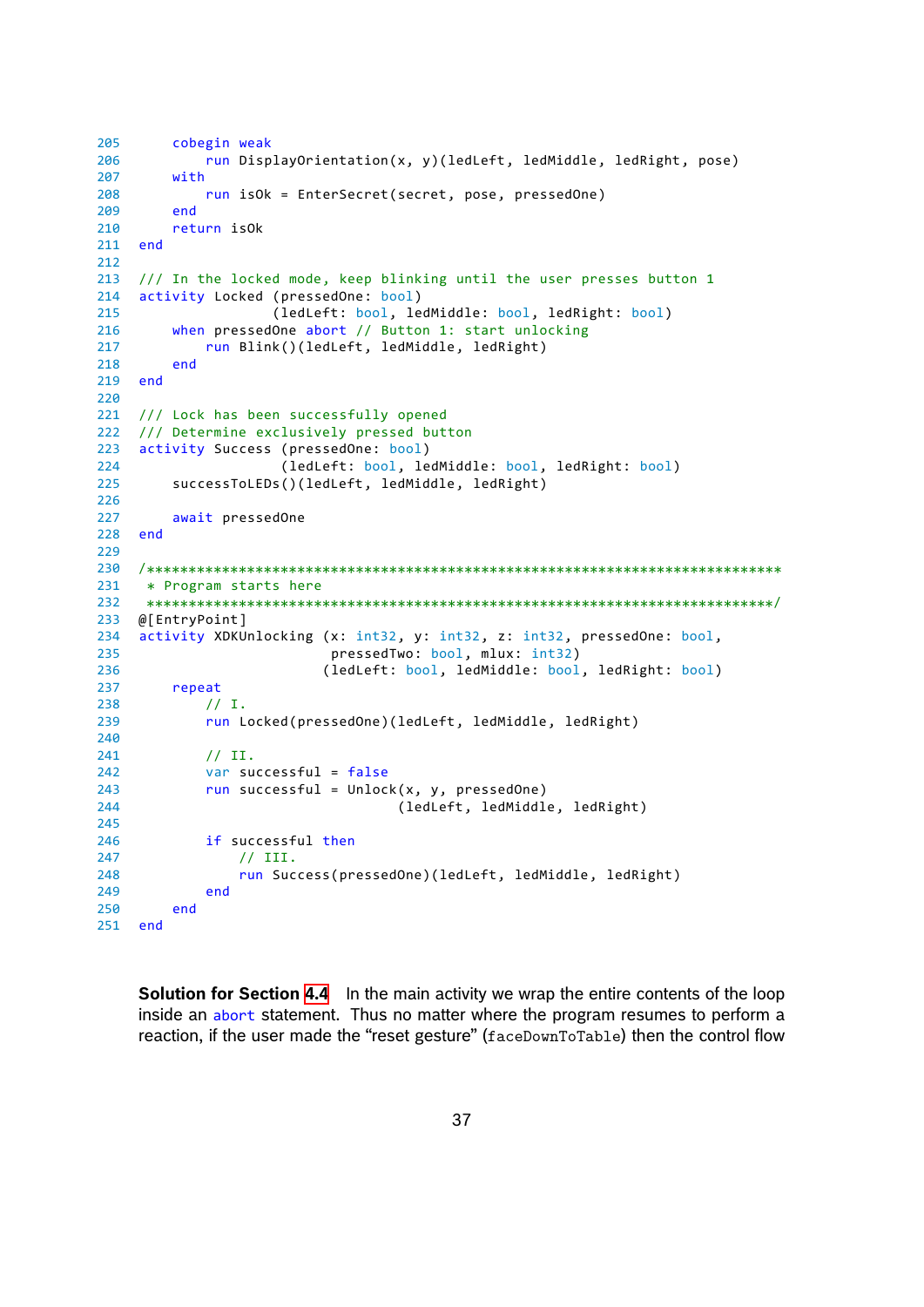jumps to the end of the abort in the main activity, and the loop brings us back to the initial mode.

```
1 /// true if the device is put face down on the table
2 function faceDownOnTheTable(z: int32, mlux: int32) returns bool
3 return mlux < 18000 and z < −900
4 end
5
6 @[EntryPoint]
7 activity XDKCancellation(x: int32, y: int32, z: int32, pressedOne: bool,
8 bool, mlux: int32)
9 (ledLeft: bool, ledMiddle: bool, ledRight: bool)
10 repeat
11 // abort when the device is put face down on the table
12 when faceDownOnTheTable(z, mlux) abort
13 // I.
14 run Locked(pressedOne)(ledLeft, ledMiddle, ledRight)
15
16 // II.
17 var successful = false
18 run successful = Unlock(x, y, pressedOne)
19 (ledLeft, ledMiddle, ledRight)
20
21 if successful then
22 // III.
23 run Success(pressedOne)(ledLeft, ledMiddle, ledRight)
24 end
25 end
26 end
27 end
```
**Solution for Section 4.5** We add a new activity Programming that lets the user enter a new secret. It uses EnterNewSecret as a helper.

```
1 activity EnterNewSecret (pose: nat32, pressedOne: bool, pressedTwo: bool)
2 (newSecret: [MAXLEN]nat32) returns bool
3 var idx: nat32 = 0
4 cobegin weak
5 repeat
6 await pressedOne and not pressedTwo
7 if poseIsExact(pose) then
8 newSecret[idx] = pose
9 idx = idx + 1
10 end
11 // else inexact position, do not evaluate
12 until idx == MAXLEN end
13 with weak
14 await pressedTwo and not pressedOne // finish programming
15 end
16 return idx > 0 // at least one position has been entered
17 end
18
```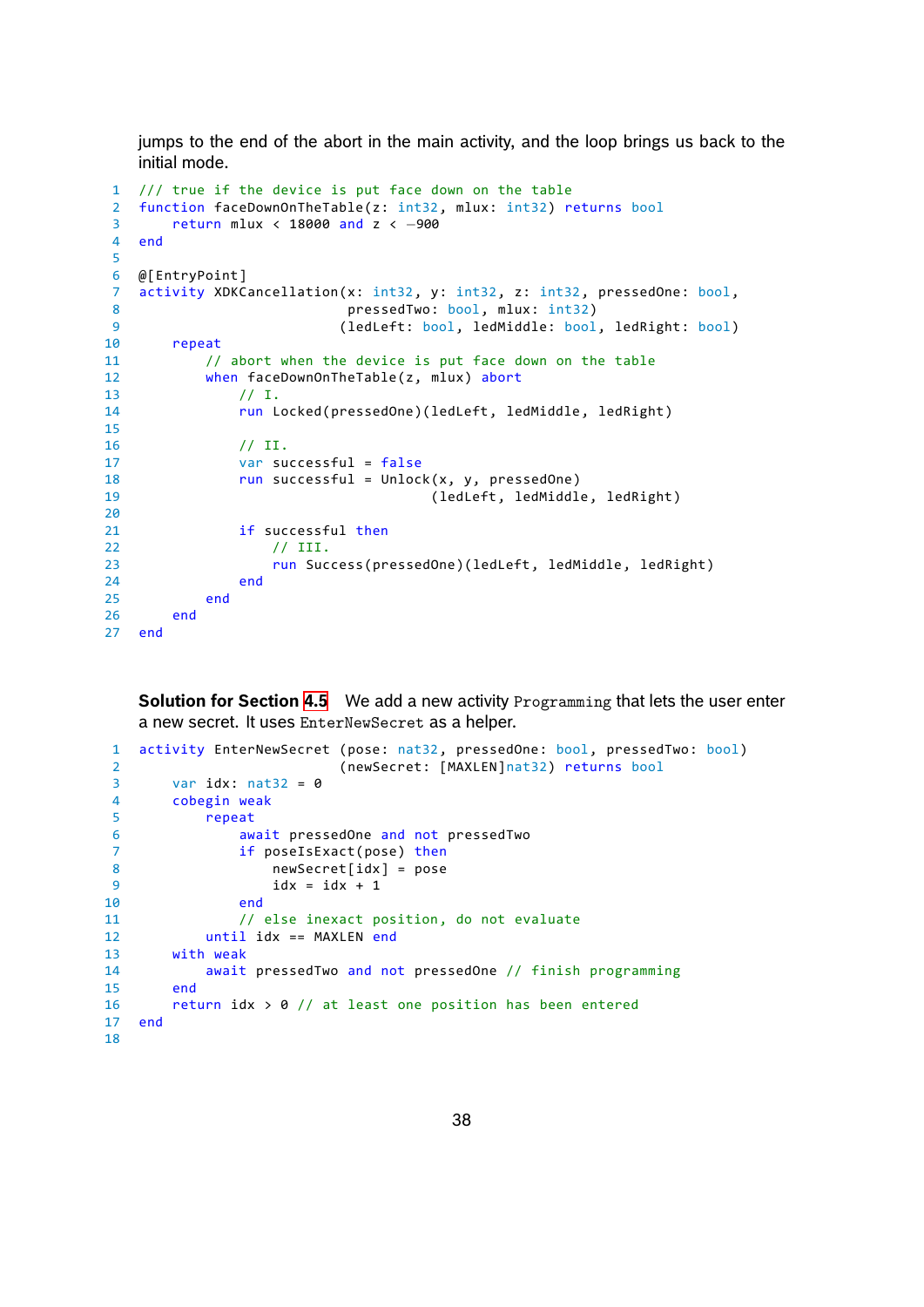```
19 /// The process of setting a new secret in the virtual lock
20 activity Programming (x: int32, y: int32, pressedOne: bool, pressedTwo: bool)
21 (secret: [MAXLEN]nat32, ledLeft: bool, ledMiddle: bool,
      ledRight: bool)
22 returns bool
23 var pose: nat32
24 var newSecret: [MAXLEN]nat32 = { UNDEFPOS, UNDEFPOS, UNDEFPOS, UNDEFPOS,
25 UNDEFPOS, UNDEFPOS, UNDEFPOS, UNDEFPOS }
26 var isOk = false
27
28 cobegin weak
29 run DisplayOrientation(x, y)(ledLeft, ledMiddle, ledRight, pose)
30 with
31 run isOk = EnterNewSecret(pose, pressedOne, pressedTwo)(newSecret)
32 end
33 if isOk then
34 secret = newSecret
35 end
36 return isOk
37 end
```
The Success activity is extended to distinguish whether the user wants to simply close the lock or to set a new secret.

```
1 /// Lock has been successfully opened
2 /// Determine exclusively pressed button
3 activity Success (pressedOne: bool, pressedTwo: bool)
4 (ledLeft: bool, ledMiddle: bool, ledRight: bool)
5 returns bool
6 successToLEDs()(ledLeft, ledMiddle, ledRight)
7
8 await pressedOne and not pressedTwo
9 or pressedTwo and not pressedOne //exactly one button is pressed
10
11 if pressedTwo then
12 return true // indicate that we want to reprogram the secret
13 else
14 return false // Button 1 leads back to start
15 end
16 end
```
The Unlock activity is changed to take the secret as input parameter instead of defining it as a local variable.

```
1 activity Unlock (secret: [MAXLEN]nat32, x: int32, y: int32, pressedOne:bool)
2 (ledLeft: bool, ledMiddle: bool, ledRight: bool)
3 returns bool
4 var pose: nat32
5 var isOk = false
6 cobegin weak
7 run DisplayOrientation(x, y)(ledLeft, ledMiddle, ledRight, pose)
8 with<br>9
9 run isOk = EnterSecret(secret, pose, pressedOne)
      end
```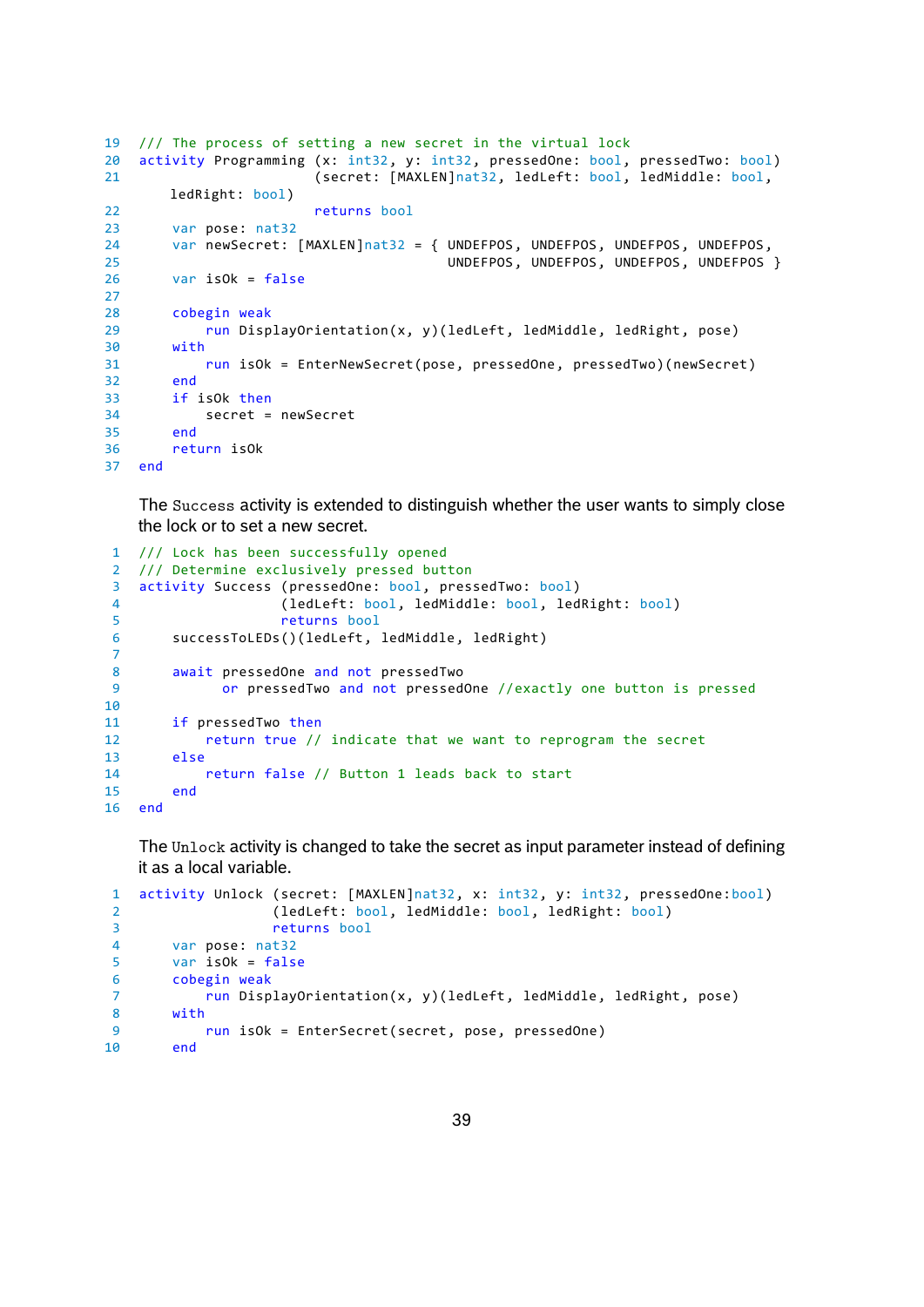We adapt the main activity accordingly.

```
1 @[EntryPoint]
2 activity XDKUserDefinedCode (x: int32, y: int32, z: int32, pressedOne: bool,
3 pressedTwo: bool, mlux: int32)
4 (ledLeft: bool, ledMiddle: bool, ledRight: bool)
5 var secret: [MAXLEN]nat32 = { EXACT * NORTH, EXACT * EAST, EXACT * WEST,
\overline{6} EXACT \overline{8}EXACT * SOUTH, UNDEFPOS, UNDEFPOS,
7 UNDEFPOS, UNDEFPOS }
8 repeat
9 // abort when the device is put face down on the table
10 when faceDownOnTheTable(z, mlux) abort
11 // I.
12 run Locked(pressedOne)(ledLeft, ledMiddle, ledRight)
13
14 // II.
15 var successful = false
16 run successful = Unlock(secret, x, y, pressedOne)
17 (1edLeft, ledMiddle, ledRight)
18 if successful then
19
20 // III.
21 var wantReprogramming = false
22 run wantReprogramming = Success(pressedOne, pressedTwo)
23 (ledLeft, ledMiddle, ledRight)
24 if wantReprogramming then
25
26 // IV.
27 run _ = Programming(x, y, pressedOne, pressedTwo)
28 (secret, ledLeft, ledMiddle, ledRight)
29 end
30 end
31 end
32 end
33 end
```
**Solution for Section 4.6** All we need to do is prevent early termination. Thus keep reading up to 8 positions. Return the value of hasUnlockingSucceeded only when button two is pressed. However this boolean variable is true only when the last correct pose has been entered and [not](#page-20-0)hing else.

```
1 activity EnterFullSecret (secret: [MAXLEN]nat32, pose: nat32,
2 pressedOne: bool, pressedTwo: bool) returns bool
3 var idx: nat32 = 0
4 var codeOk = true
5 cobegin weak
6 repeat
7 await pressedOne and not pressedTwo
8 if poseIsExact(pose) then
```